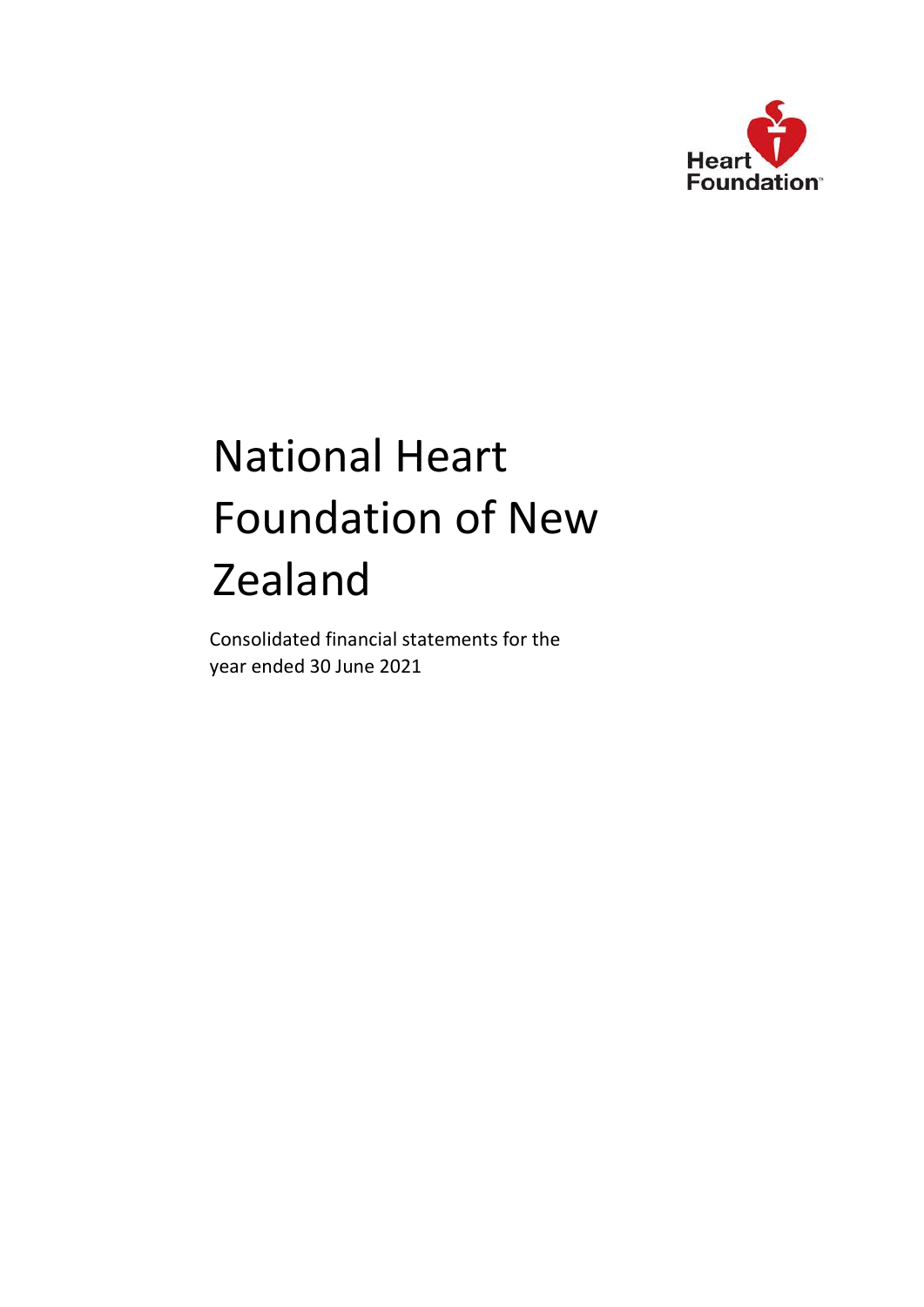Consolidated financial statements for the year ended 30 June 2021

# **Contents**

| Consolidated statement of comprehensive revenue and expense | 3  |
|-------------------------------------------------------------|----|
| Consolidated statement of financial position                | 4  |
| Consolidated statement of changes in members' equity        | 5  |
| Consolidated statement of cash flows                        | 6  |
| Notes to the consolidated financial statements              | 7  |
| 1. Overview                                                 | 7  |
| 2. Revenue                                                  | 12 |
| 3. Direct and other expenditure                             | 12 |
| 4. Cash and cash equivalents                                | 13 |
| 5. Prepayments                                              | 13 |
| 6. Trade and other receivables                              | 13 |
| 7. Financial Instruments                                    | 13 |
| 8. Fair value of financial instruments                      | 17 |
| 9. Property, plant and equipment                            | 18 |
| 10. Trade and other payables                                | 19 |
| 11. Unearned income                                         | 19 |
| 12. Employee entitlements                                   | 19 |
| 13. Provisions                                              | 19 |
| 14. Contingent liabilities                                  | 20 |
| 15. Commitments                                             | 20 |
| 16. Related parties                                         | 20 |
| 17. Events subsequent to balance date                       | 20 |
| Independent Auditors Report                                 | 21 |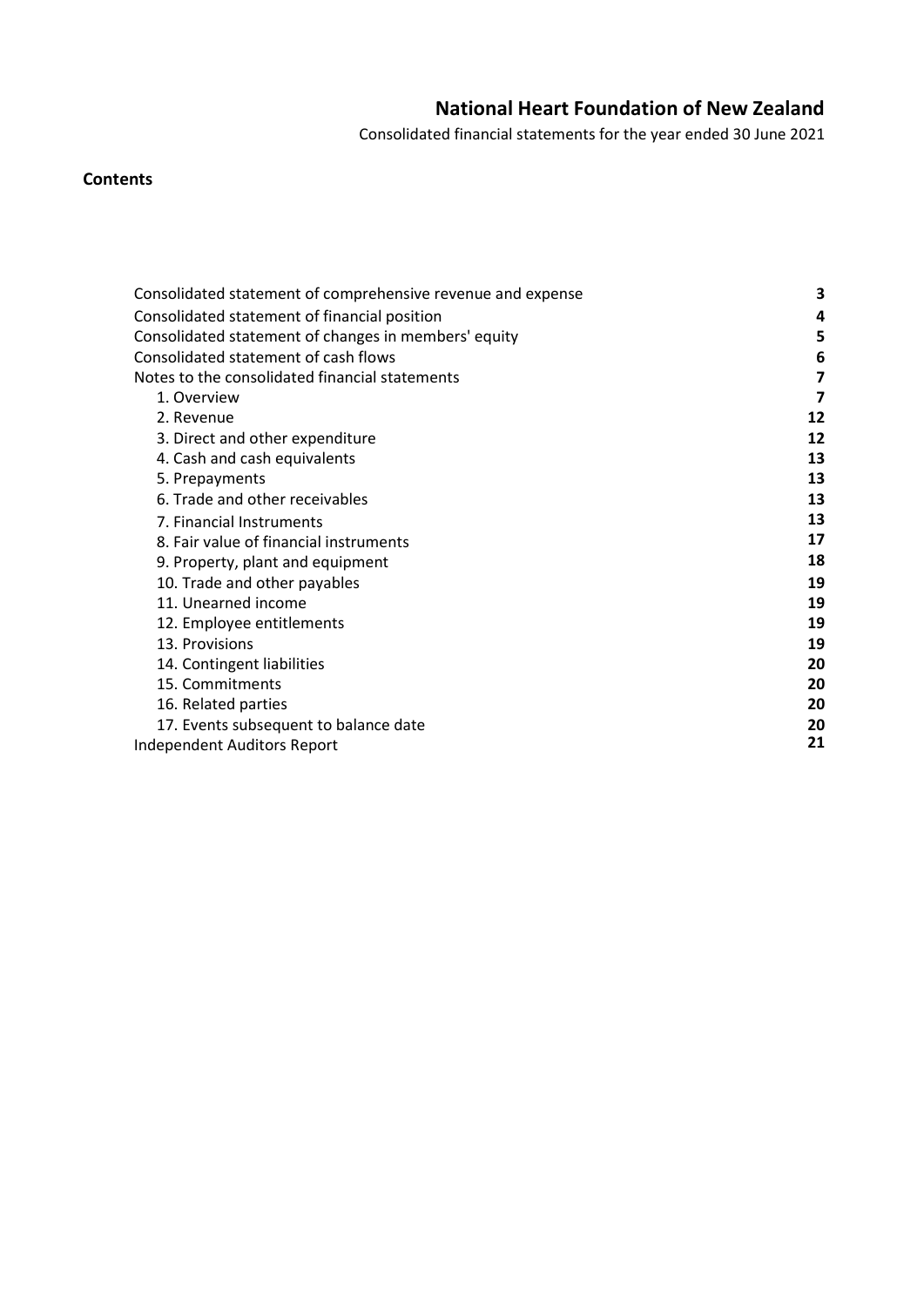Consolidated financial statements for the year ended 30 June 2021

### Consolidated statement of comprehensive revenue and expense

For the year ended 30 June 2021 in New Zealand Dollars

|                                      | <b>Note</b> | 2021      | 2020      |
|--------------------------------------|-------------|-----------|-----------|
|                                      |             | \$000     | \$000     |
|                                      |             |           | Restated  |
| Revenue                              |             |           |           |
| Fundraising and lottery ticket sales |             | 11,658    | 8,652     |
| Donations and legacies               |             | 10,326    | 10,140    |
| <b>Contract services</b>             |             | 3,784     | 4,122     |
| Investment income                    | 7           | 7,863     | 860       |
| Other income                         |             | 534       | 1,493     |
| <b>Total revenue</b>                 | 2           | 34,165    | 25,267    |
| Direct expenses                      | 3           | (13, 458) | (12, 769) |
| <b>Net operating surplus</b>         |             | 20,707    | 12,498    |
| Expenditure                          |             |           |           |
| Research - grants & administration   |             | (4,862)   | (3,716)   |
| <b>Public Health</b>                 |             | (3, 384)  | (3,700)   |
| <b>Pacific Heartbeat</b>             |             | (1, 124)  | (1,088)   |
| <b>Heart Healthcare</b>              |             | (3,508)   | (3, 411)  |
| Programme support                    |             | (4, 419)  | (4, 747)  |
| Depreciation and amortisation        | 9           | (369)     | (401)     |
| <b>Total expenditure</b>             | 3           | (17, 666) | (17,063)  |
| Net (loss)/surplus for the year      |             | 3,041     | (4, 565)  |

KPMO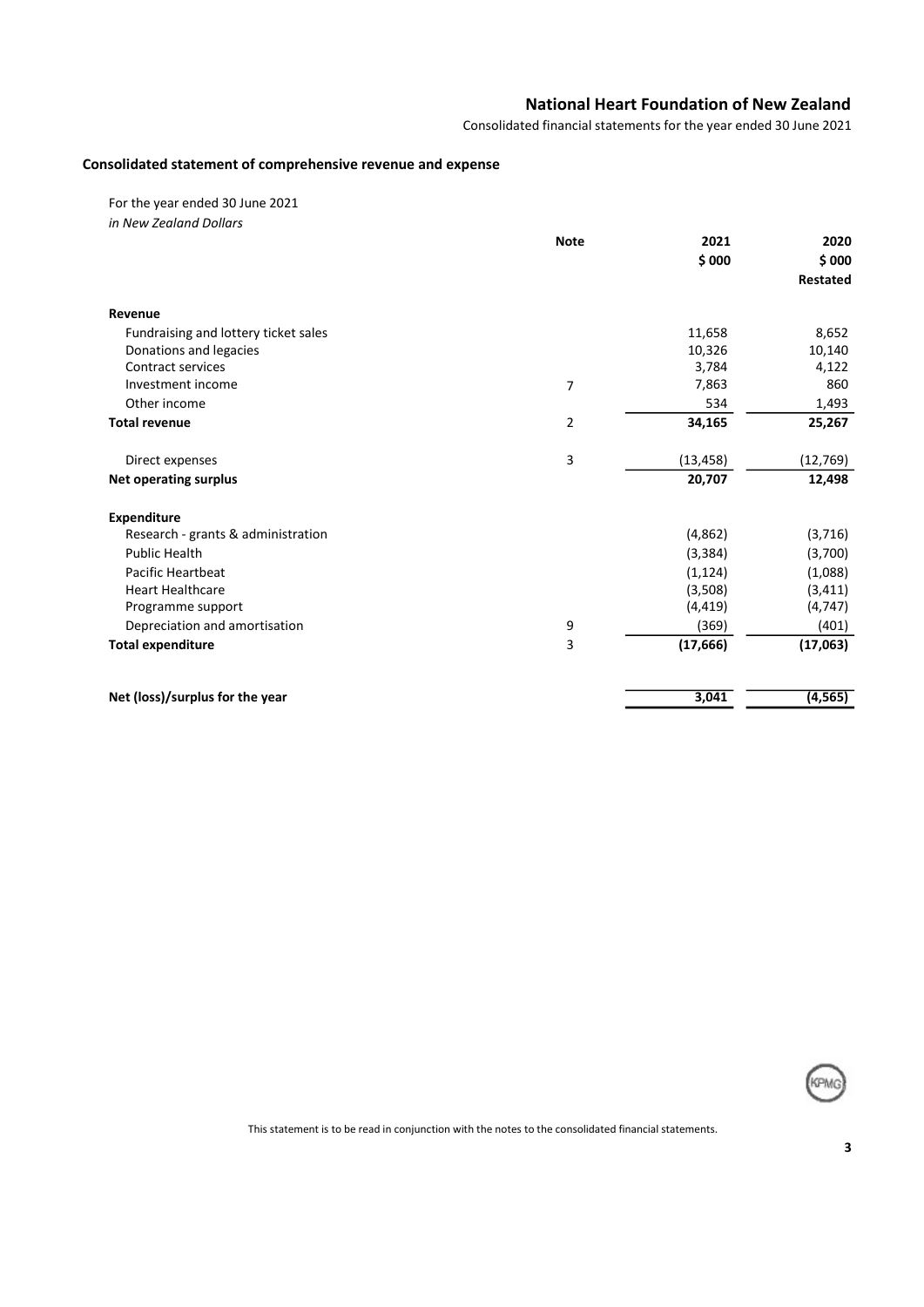Consolidated financial statements for the year ended 30 June 2021

### Consolidated statement of financial position

As at 30 June 2021 in New Zealand Dollars

| <b>Note</b> | 2021                         | 2020                                                           |
|-------------|------------------------------|----------------------------------------------------------------|
|             | \$000                        | \$000                                                          |
|             |                              | <b>Restated</b>                                                |
|             |                              |                                                                |
| 4           | 5,036                        | 8,100                                                          |
| 5           | 5,902                        | 6,828                                                          |
| 6           | 540                          | 618                                                            |
| 7, 8        | 182                          | 2,121                                                          |
|             | 27                           | 32                                                             |
|             | 11,687                       | 17,699                                                         |
|             |                              | 37,791                                                         |
| 9           |                              | 3,275                                                          |
|             |                              | 41,066                                                         |
|             | 64,192                       | 58,765                                                         |
|             |                              |                                                                |
|             |                              | 2,122                                                          |
|             |                              | 1,829                                                          |
|             | 621                          | 646                                                            |
|             |                              | 3,841                                                          |
|             | 10,824                       | 8,438                                                          |
|             |                              | 8,438                                                          |
|             | 53,368                       | 50,327                                                         |
|             |                              |                                                                |
|             |                              |                                                                |
|             | 53,368                       | 50,327                                                         |
|             | 53,368                       | 50,327                                                         |
|             | 7, 8<br>10<br>11<br>12<br>13 | 49,290<br>3,215<br>52,505<br>3,462<br>2,348<br>4,393<br>10,824 |

For and on behalf of National Heart Foundation of New Zealand

Mine Tentingo

W Fletcher M T Tomlinson Director **Chairman** Date 3 November 2021 Date 3 November 2021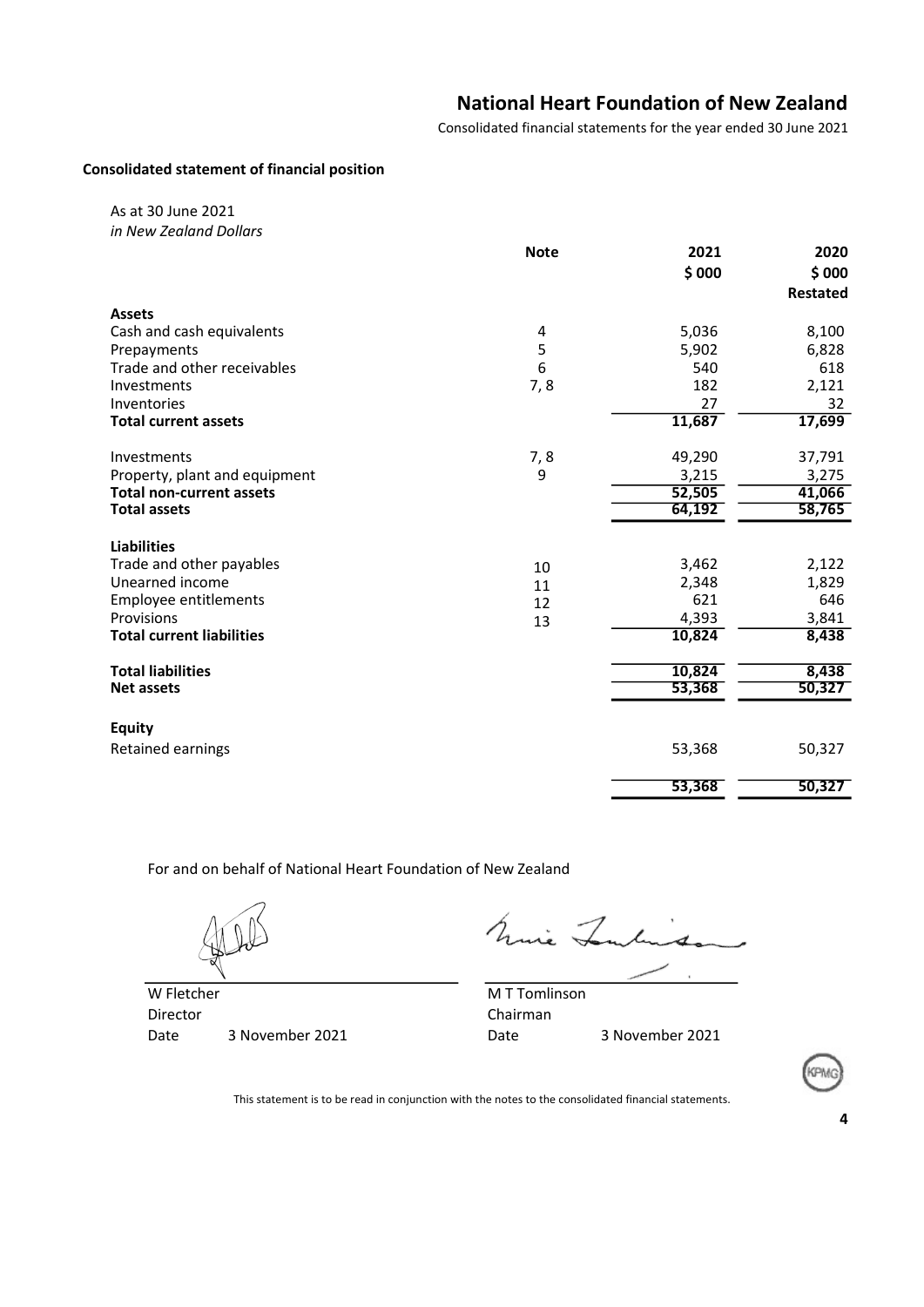Consolidated financial statements for the year ended 30 June 2021

# Consolidated statement of changes in members' equity

For the year ended 30 June 2021 in New Zealand Dollars

|                                         | <b>Retained</b> | <b>Fair value</b> | <b>Total</b>    |
|-----------------------------------------|-----------------|-------------------|-----------------|
|                                         | earnings        | reserve           | members' equity |
|                                         | \$000           | \$000             | \$000           |
| Balance at 1 July 2019                  | 40,261          | 14,633            | 54,894          |
| (Loss)/Surplus for the year             | (86)            |                   | (86)            |
| Other comprehensive income (loss)       |                 | (1, 141)          | (1, 141)        |
|                                         | 40,175          | 13,492            | 53,667          |
| Adjustment on initial application of    |                 |                   |                 |
| PBE IPSAS 41                            | 13,492          | (13, 492)         |                 |
| Adjustment on change in accounting      |                 |                   |                 |
| policy - SaaS                           | (3, 340)        |                   | (3, 340)        |
| <b>Restated Balance at 30 June 2020</b> | 50,327          |                   | 50,327          |
| Balance at 1 July 2020                  | 50,327          |                   | 50,327          |
| (Loss)/Surplus for the year             | 3,041           |                   | 3,041           |
| Balance at 30 June 2021                 | 53,368          |                   | 53,368          |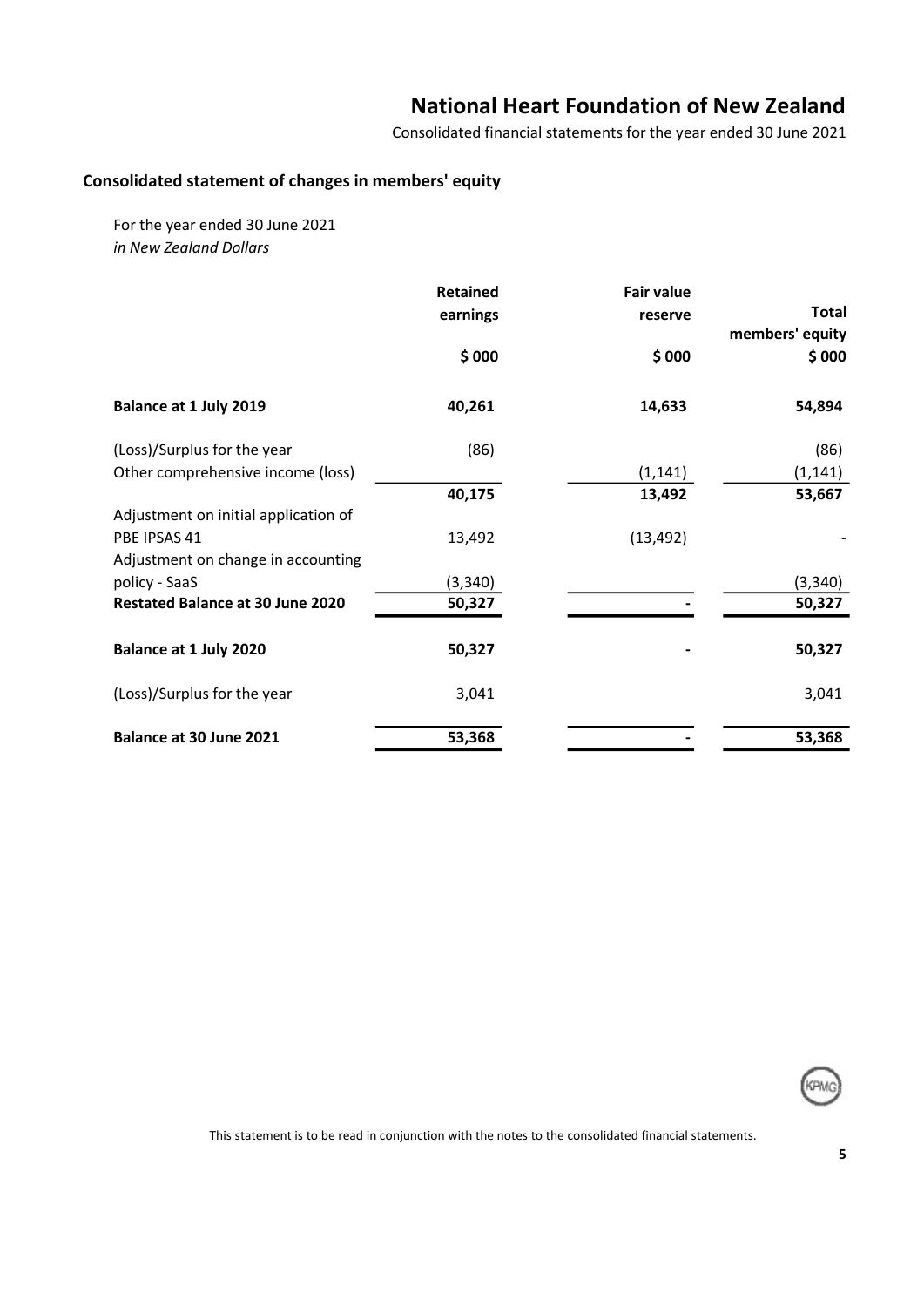Consolidated financial statements for the year ended 30 June 2021

### Consolidated statement of cash flows

For the year ended 30 June 2021 in New Zealand Dollars

|                                                                 | <b>Note</b> | 2021<br>\$000 | 2020<br>\$000 |
|-----------------------------------------------------------------|-------------|---------------|---------------|
| Fundraising activities, donations & legacies                    |             | 22,403        | 19,047        |
| Contract and other services                                     |             | 3,784         | 4,122         |
| Interest received                                               |             | 568           | 445           |
| Dividends received                                              |             | 232           | 573           |
| Other income                                                    |             | 535           | 1,494         |
| Net GST (paid)/received                                         |             | (31)          | (88)          |
| Direct expenses for operating income generation                 |             | (11, 913)     | (13, 371)     |
| Research and health services                                    |             | (12, 325)     | (11, 720)     |
| Other operating and administration                              |             | (3,839)       | (4, 391)      |
| Net cash flows from operating activities                        |             | (586)         | (3,889)       |
| Sale of Fair Value Through Surplus/Deficit financial assets     |             | 32,984        | 4,825         |
| Redemption of investments carried at amortised cost             |             | 4,060         | 10,858        |
| Purchase of Fair Value Through Surplus/Deficit financial assets |             | (35, 943)     | (361)         |
| Purchase of investments carried at amortised cost               |             | (3,270)       | (5,025)       |
| Purchase of property, plant and equipment                       |             | (309)         | (329)         |
| Net cash flows from investing activities                        |             | (2, 478)      | 9,968         |
| Net cash flows from financing activities                        |             |               |               |
| Net increase/(decrease) in cash held                            |             | (3,064)       | 6,079         |
| Cash at the beginning of the year                               |             | 8,100         | 2,021         |
| Cash at the end of the year                                     | 4           | 5,036         | 8,100         |
|                                                                 |             |               |               |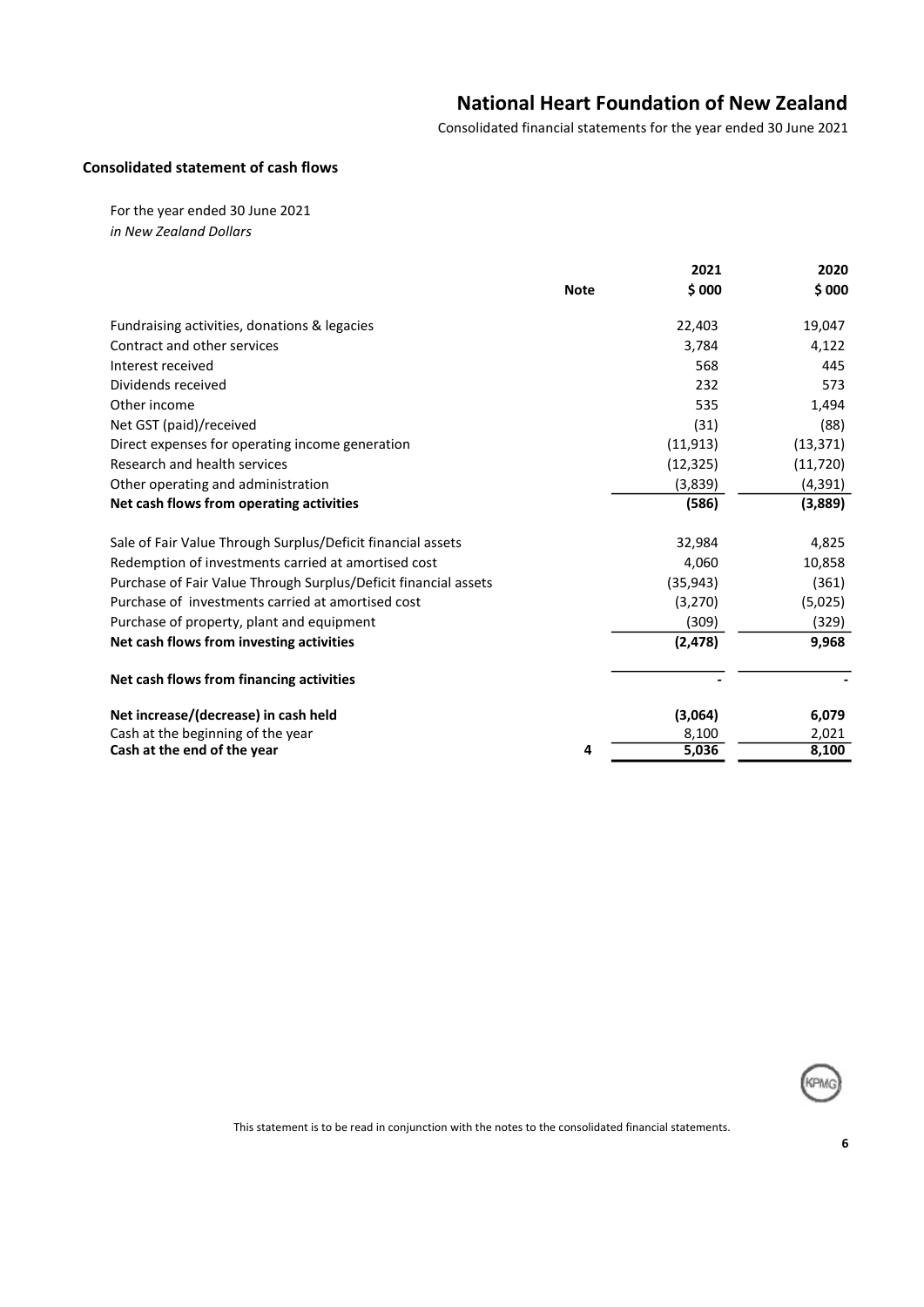Consolidated financial statements for the year ended 30 June 2021

### Notes to the consolidated financial statements

### 1 Overview

### a Reporting Entity

The reporting entity, known as the Foundation, comprises The National Heart Foundation of New Zealand, the Trust for the Chair in Cardiovascular Studies and the Heart Health Research Trust, together referred to as the "Group". The National Heart Foundation is a charitable trust based in Auckland, which is incorporated under the Charitable Trusts Act 1957 and registered under the Charities Act 2005 (registration number CC23052).

The National Heart Foundation of New Zealand is engaged in:

- funding research activities, including the provision of grants for post-graduate study
- the delivery of health promotion services to improve the heart health of New Zealand residents
- the improvement of the nutritional aspects of the food supply
- raising funds to pursue its charitable objectives.

The consolidated financial statements of the Foundation are for the 12 month period ended 30 June 2021. The consolidated financial statements were authorised for issue by the board of directors on the date recorded on page 4.

### Significant Accounting Policies

### b Basis of preparation

The consolidated financial statements have been prepared in accordance with New Zealand Generally Accepted Accounting Practice ("NZ GAAP"). For the purposes of financial reporting they comply with PBE Accounting Standards Not-For-Profit and Tier 2 reduced disclosure concessions have been applied.

The Foundation is a Tier 2 entity as it has total annual expenses greater than \$2 million but less than \$30 million in the two preceding reporting periods. In the 2021 year the Foundation had total annual expenses of \$31.1m.

The consolidated financial statements are presented in New Zealand Dollars (\$), which is the Foundation's functional currency, rounded to the nearest thousand, and have been prepared on the historical cost basis except for available-for-sale financial assets which are measured at fair value.

The consolidated statement of cash flows has been prepared using the direct method. The consolidated financial statements are prepared on an accrual basis.

The accounting policies set out below have been applied in preparing the consolidated financial statements for the year ended 30 June 2021.

Certain prior year balances have been reclassified to ensure consistency with current year's presentation.

### c Use of estimates and judgements

The preparation of the consolidated financial statements in conformity with PBE Accounting Standards Tier 2 requires management to make judgements, estimates and assumptions that affect the application of accounting policies and the reported amounts of assets, liabilities, income and expenses. Actual results may differ from these estimates.

Estimates and underlying assumptions are reviewed on an ongoing basis. Revisions to accounting estimates are recognised in the period in which the estimates are revised and in any future periods affected.

### d Change in Significant Accounting Policies

### (i) Software-as-a-Service (SaaS) Arrangements

The International Financial Reporting Standards Interpretation Committee (IFRIC) has issued two final agenda decisions which impact SaaS arrangements

- Customer's right to receive access to the supplier's software hosted on the cloud (March 2019) – this decision considers whether a customer receives a software asset at the contract commencement date or a service over the contract term.

- Configuration or customisation costs in a cloud computing arrangement (April 2021) – this decision discusses whether configuration or customisation expenditure relating to SaaS arrangements can be recognised as an intangible asset and if not, over what time period the expenditure is expensed.

The Group's accounting policy has historically been to capitalise all costs related to SaaS arrangements as intangible assets in the Statement of Financial Position. The adoption of the above agenda decisions has resulted in a recognition of these intangible assets as an expense in the Statement of Comprehensive Revenue and Expenses, impacting both the current and/or prior periods presented.

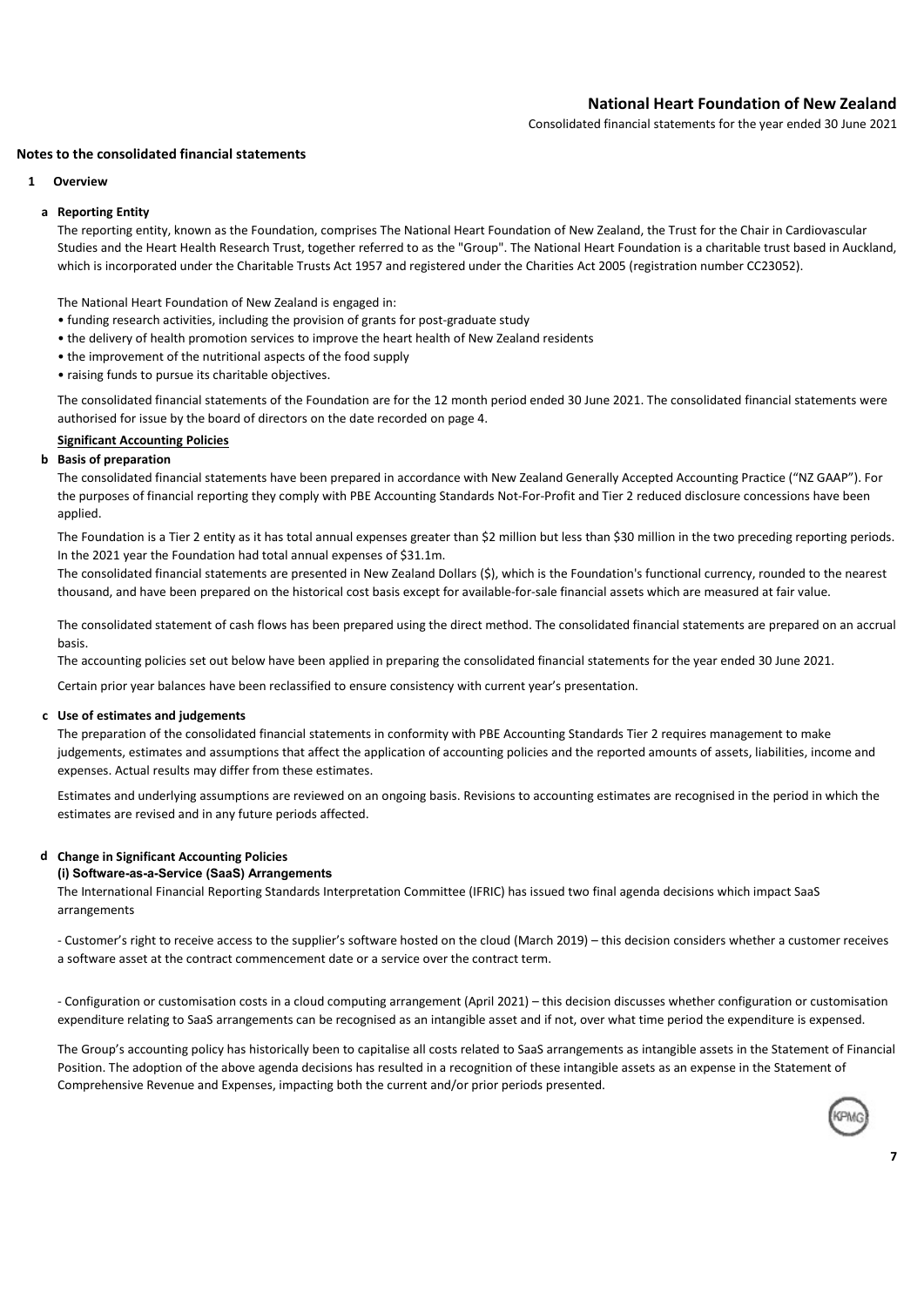Consolidated financial statements for the year ended 30 June 2021

### Notes to the consolidated financial statements (continued)

1 Overview (continued)

### d Change in Significant Accounting Policies (Continued)

### (i) Software-as-a-Service (SaaS) Arrangements (continued)

The new accounting for SaaS arrangements is described below.

SaaS arrangements are service contracts providing the Group with the right to access the cloud provider's application software over the contract period. As such the Group does not receive a software intangible asset at the contract commencement date. A right to receive future access to the supplier's software does not, at the contract commencement date, give the customer the power to obtain the future economic benefits flowing from the software itself and to restrict others' access to those benefits.

The following outlines the accounting treatment of costs incurred in relation to SaaS arrangements:

| Recognise as an expense over the period of the service contract | Annual License Fee for use of application software |
|-----------------------------------------------------------------|----------------------------------------------------|
| Recognise as an operating expense as the service is received    | $\sim$ Configuration cost                          |
|                                                                 | - Implementation cost                              |
|                                                                 | - Data conversion                                  |
|                                                                 | $-$ Migration cost                                 |
|                                                                 | $-$ Testing Cost                                   |
|                                                                 | $-$ Training cost                                  |
|                                                                 |                                                    |

### Restatement

Historical financial information has been restated to account for the impact of the change in accounting policy in relation to SaaS arrangements, as follows:

### Consolidated Statement of financial position

| <b>Financial Statement Caption</b> | <b>Reported in</b><br>30/6/2020 | Restatement<br>Adjustment | Restated<br><b>Balance</b><br>30/6/2020 |
|------------------------------------|---------------------------------|---------------------------|-----------------------------------------|
|                                    | \$000 (NZD)                     | \$000 (NZD)               | \$000 (NZD)                             |
| Intangible Assets                  | 3,340                           | (3, 340)                  |                                         |
| <b>Total Non-Current Assets</b>    | 44,406                          | (3,340)                   | 41,066                                  |
| <b>Total Assets</b>                | 62,105                          | (3,340)                   | 58,765                                  |
| <b>Retained Earnings</b>           | 53,667                          | (3,340)                   | 50,327                                  |
| <b>Net Assets</b>                  | 53,667                          | (3, 340)                  | 50,327                                  |

### Consolidated Statement of comprehensive revenue and expenses

| <b>Financial Statement Caption</b> | <b>Reported in</b> | Restatement | Restated       |
|------------------------------------|--------------------|-------------|----------------|
|                                    | 30/6/2020          | Adjustment  | <b>Balance</b> |
|                                    |                    |             | 30/6/2020      |
|                                    | \$000 (NZD)        | \$000 (NZD) | \$000 (NZD)    |
| Direct Expenses                    | (10, 888)          | (1,881)     | (12, 769)      |
| Public Health                      | (2,880)            | (820)       | (3,700)        |
| Heart Healthcare                   | (2,689)            | (722)       | (3, 411)       |
| Programme Support                  | (4, 726)           | (21)        | (4, 747)       |
| Depreciation and amortisation      | (505)              | 104         | (401)          |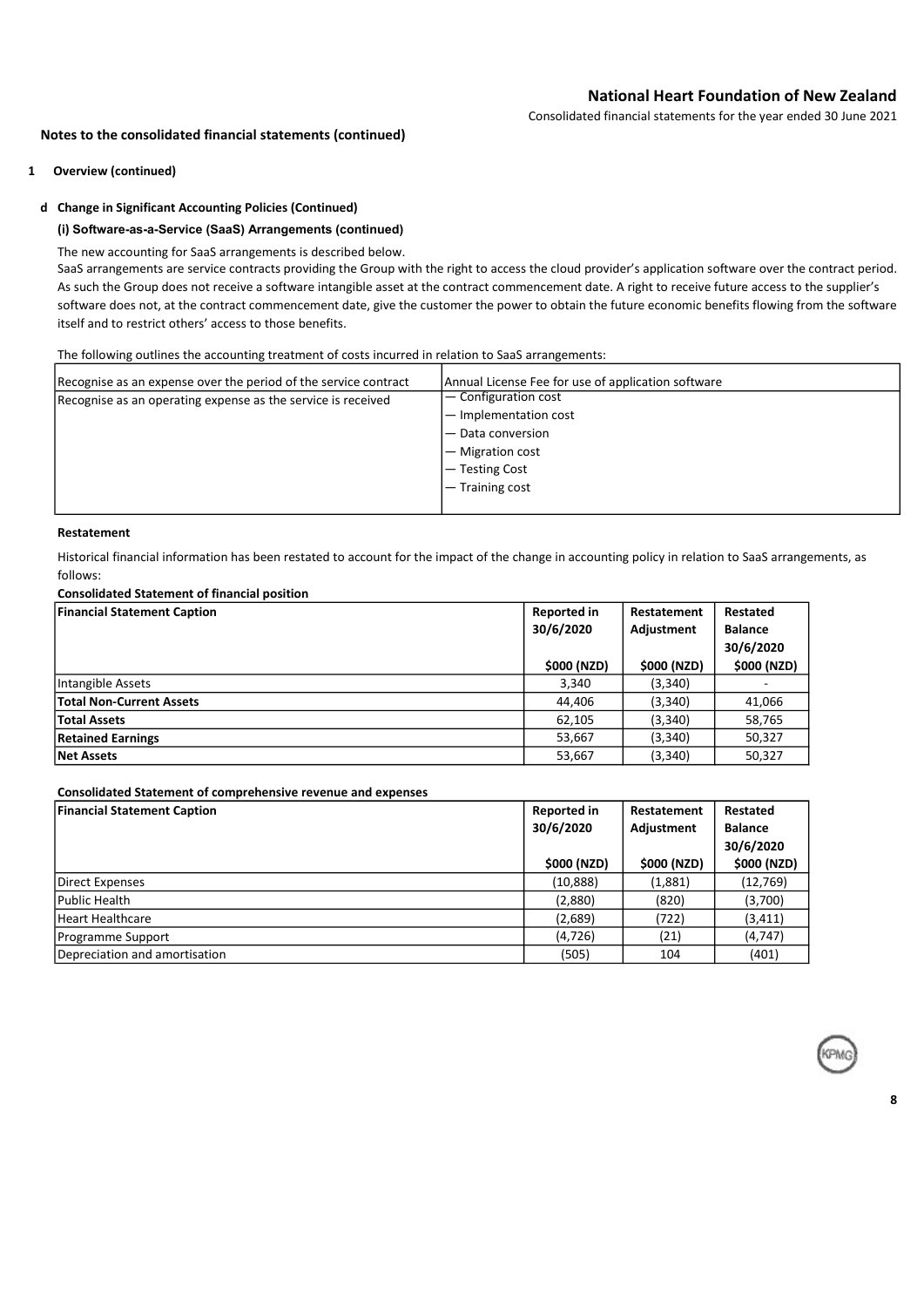Consolidated financial statements for the year ended 30 June 2021

### Notes to the consolidated financial statements (continued)

### 1 Overview (continued)

### Consolidated Statement of of Cash flow

| <b>Financial Statement Caption</b>              | <b>Reported in</b> | Restatement | Restated       |
|-------------------------------------------------|--------------------|-------------|----------------|
|                                                 | 30/6/2020          | Adjustment  | <b>Balance</b> |
|                                                 |                    |             | 30/6/2020      |
|                                                 | \$000 (NZD)        | \$000 (NZD) | \$000 (NZD)    |
| Direct expenses for operating income generation | (12,093)           | (1,278)     | (13, 371)      |
| Research and health services                    | (10, 442)          | (1,278)     | (11, 720)      |
| Net Cash flows from operating activities        | (1, 333)           | (2,556)     | (3,889)        |
| Purchase of intangible assets                   | (2, 556)           | 2,556       |                |
| Net cash flows from investing activities        | 7,412              | 2,556       | 9,968          |

### (ii) Financial Instrument

The Group has early adopted PBE IPSAS 41 Financial Instruments for the year ended 30 June 2021. This new standard is effective for periods beginning on or after 1 January 2022, however the Group has elected to early adopt this standard from financial reporting period starting from 01 July 2020. PBE IPSAS 41 establishes requirements for the recognition and measurement of financial instruments by Tier 1 and Tier 2 public benefit entities. PBE IPSAS 41 supersedes PBE IPSAS 29 Financial Instruments, which was previously applied by the Group.

The new standard introduced a number of changes to the recognition and measurement of financial instruments including new classification and measurements for financial assets, new hedging accounting arrangements and a new impairment model for financial assets. The New Zealand Accounting Standards Board (NZASB) decided to issue PBE IPSAS 41 and withdraw PBE IFRS 9 and IPSAS 29 to align the requirements in PBE standards with the most recent IPSAS and equivalent NZ IFRS. In case of disclosure requirements, the NZASB has amended PBE IPSAS 30 Financial Instruments: Disclosures to include the disclosure concessions for Tier 2 entities, aligning to the equivalent requirements in NZ IFRS.

### - Classification and Measurement of Financial Assets and Financial Liabilities

PBE IPSAS 41 contains three principal classification categories for financial assets: measured at amortised cost, fair value through other comprehensive revenue and expense (FVOCRE) and fair value through surplus or deficit (FVTSD). The classification of financial assets under PBE IPSAS 41 is generally based on the business model in which a financial asset is managed and its contractual cash flow characteristics. PBE IPSAS 41 eliminates the previous PBE IPSAS 29 categories of held to maturity, loans and receivables and available for sale. Under PBE IPSAS 41, derivatives embedded in contracts where the host is a financial asset in the scope of the standard are never separated. Instead, the hybrid financial instrument as a whole is assessed for classification.

The adoption of PBE IPSAS 41 has not had a significant effect on the Group's accounting policies related to financial liabilities and derivative financial instruments (for derivatives that are used as hedging instruments).

For an explanation of how the Group classifies and measures financial instruments and accounts for related gains and losses under PBE IPSAS 41, see Note 7.

The following table and the accompanying notes below explain the original measurement categories under PBE IPSAS 29 and the new measurement categories under PBE IPSAS 41 for each class of the Group's financial assets and financial liabilities as at 1 July 2020. The effect of adopting PBE IPSAS 41 on the carrying amounts of financial assets at 1 July 2020 relates solely to the change in recognition and measurement of equity investments from available for sale to fair value through surplus or deficit due to the consideration of the business model of such investments.

| <b>Financial Instruments</b> | <b>Original Classification under</b> | <b>New Classification under PBE</b>      | Original              | <b>New Carrying</b> |
|------------------------------|--------------------------------------|------------------------------------------|-----------------------|---------------------|
|                              | PBE IPSAS 29                         | <b>IPSAS 41</b>                          | <b>Carrying Value</b> | Value               |
|                              |                                      |                                          | \$000 (NZD)           | \$000 (NZD)         |
| Equity investment            | Available for Sale                   | Fair Value through surplus or<br>deficit | 35,246                | 35,246              |
| Fixed interest               | Held to maturity                     | Amortised cost                           | 2.737                 | 2,737               |
| Term Deposits                | Loans and receivables                | Amortised cost                           | 1,929                 | 1,929               |
| Cash and Cash Equivalents    | Loans and receivables                | Amortised cost                           | 8,100                 | 8,100               |
| Trade receivables            | Loans and receivables                | Amortised cost                           | 426                   | 426                 |
| Trade payables               | Other financial liabilities          | Other financial liabilities              | 1,612                 | 1.612               |

Further to the above, as a result of change in classification and measurement of equity investment, the following were restated.

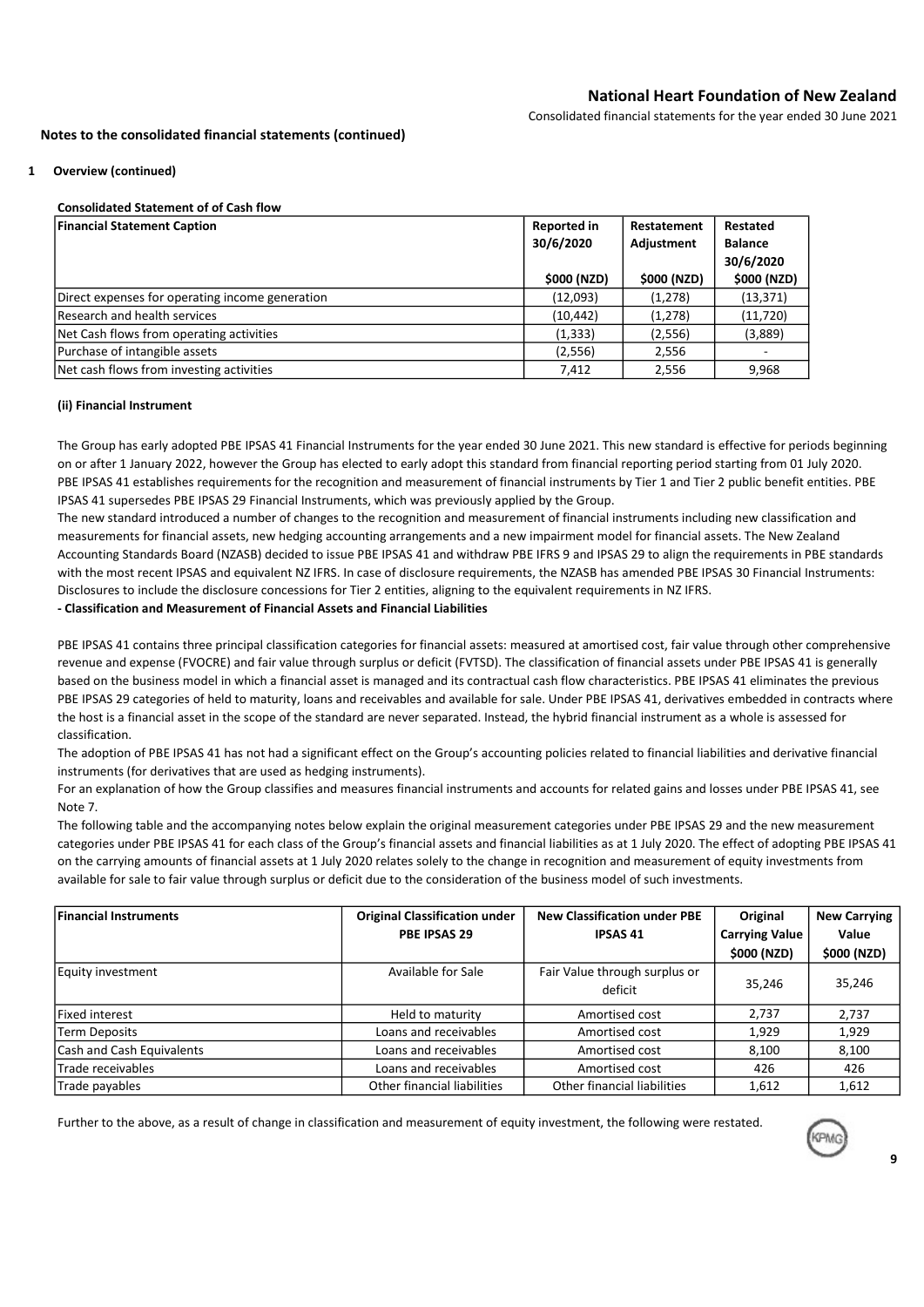Consolidated financial statements for the year ended 30 June 2021

### Notes to the consolidated financial statements (continued)

### 1 Overview (continued)

### Consolidated Statement of changes in the member's equity

| <b>Financial Statement Caption</b> | <b>Reported in</b><br>30/6/2020 | Restatement<br>Adjustment | Restated<br><b>Balance</b><br>30/6/2020 |
|------------------------------------|---------------------------------|---------------------------|-----------------------------------------|
|                                    | \$000 (NZD)                     | \$000 (NZD)               | \$000 (NZD)                             |
| Fair value reserves                | 13.492                          | (13, 492)                 |                                         |
| Retained earnings                  | 40,175                          | 13.492                    | 53,667                                  |
| Total Members equity               | 53,667                          | -                         | 53,667                                  |

### Other Comprehensive Revenue and Expenses

| <b>Financial Statement Caption</b>                               | <b>Reported in</b> | Restatement | Restated       |
|------------------------------------------------------------------|--------------------|-------------|----------------|
|                                                                  | 30/6/2020          | Adjustment  | <b>Balance</b> |
|                                                                  |                    |             | 30/6/2020      |
|                                                                  | \$000 (NZD)        | \$000 (NZD) | \$000 (NZD)    |
| Net changes in fair value of available-for-sale financial assets | (1, 141)           | 1.141       |                |
| Total other comprehensive revenue and expenses for the year      | (1, 141)           | 1.141       |                |

The fair value movement, investment income are reported in one financial statement caption in the consolidated statement of comprehensive income and the investment balances are presented under one financial statement caption, in the consolidated statement of financial position therefore a restatement is not required in regards to investment income and carrying value of the investment. However, the following disclosure were restated under Note 07;

| Investment Income                                          | <b>Reported in</b><br>30/6/2020 | Restatement<br>Adjustment | Restated<br><b>Balance</b><br>30/6/2020 |  |
|------------------------------------------------------------|---------------------------------|---------------------------|-----------------------------------------|--|
|                                                            | \$000 (NZD)                     | \$000 (NZD)               | \$000 (NZD)                             |  |
| Interest income from assets carried at amortised cost      | 372                             |                           | 372                                     |  |
| Dividend Income from equity investment carried at FVTSD    | 951                             |                           | 951                                     |  |
| Change in fair value of equity investment carried at FVTSD |                                 | (1, 141)                  | (1, 141)                                |  |

| Non-Current Investments                      | <b>Reported in</b><br>30/6/2020 | Restatement<br>Adjustment | Restated<br><b>Balance</b><br>30/6/2020 |  |
|----------------------------------------------|---------------------------------|---------------------------|-----------------------------------------|--|
|                                              | \$000 (NZD)                     | \$000 (NZD)               | \$000 (NZD)                             |  |
| Fixed Interest investment – held to maturity | 372                             | (372)                     |                                         |  |
| Equity securities - available for sale       | 951                             | (951)                     |                                         |  |
| Investment carried Amortised Cost            |                                 | 2.545                     | 2,545                                   |  |

| <b>Current Investments</b>                                 | <b>Reported in</b><br>30/6/2020 | Restatement<br>Adjustment | Restated<br><b>Balance</b><br>30/6/2020 |  |
|------------------------------------------------------------|---------------------------------|---------------------------|-----------------------------------------|--|
|                                                            | \$000 (NZD)                     | \$000 (NZD)               | \$000 (NZD)                             |  |
| Fixed Interest investment - held to maturity               | 2,121                           | (2, 121)                  |                                         |  |
| Investment carried at Amortised Cost                       |                                 | 2.121                     | 2.121                                   |  |
| Fair value through surplus or deficit – Equity investments |                                 | 35.246                    | 35.246                                  |  |

### - Impairment of financial assets

PBE IFRS 9 replaces the 'incurred loss' model in PBE IPSAS 29 with an 'expected credit loss' (ECL) model. The new impairment model applies to financial assets measured at amortised cost and debt investments at FVOCRE, but not to investments in equity instruments

No material impairment noted on the carrying value of the fixed interest investment, term deposits and cash and cash equivalent balances.

### - Transition

The changes in accounting policies resulting from the adoption of PBE IPSAS 41 have been applied retrospectively.

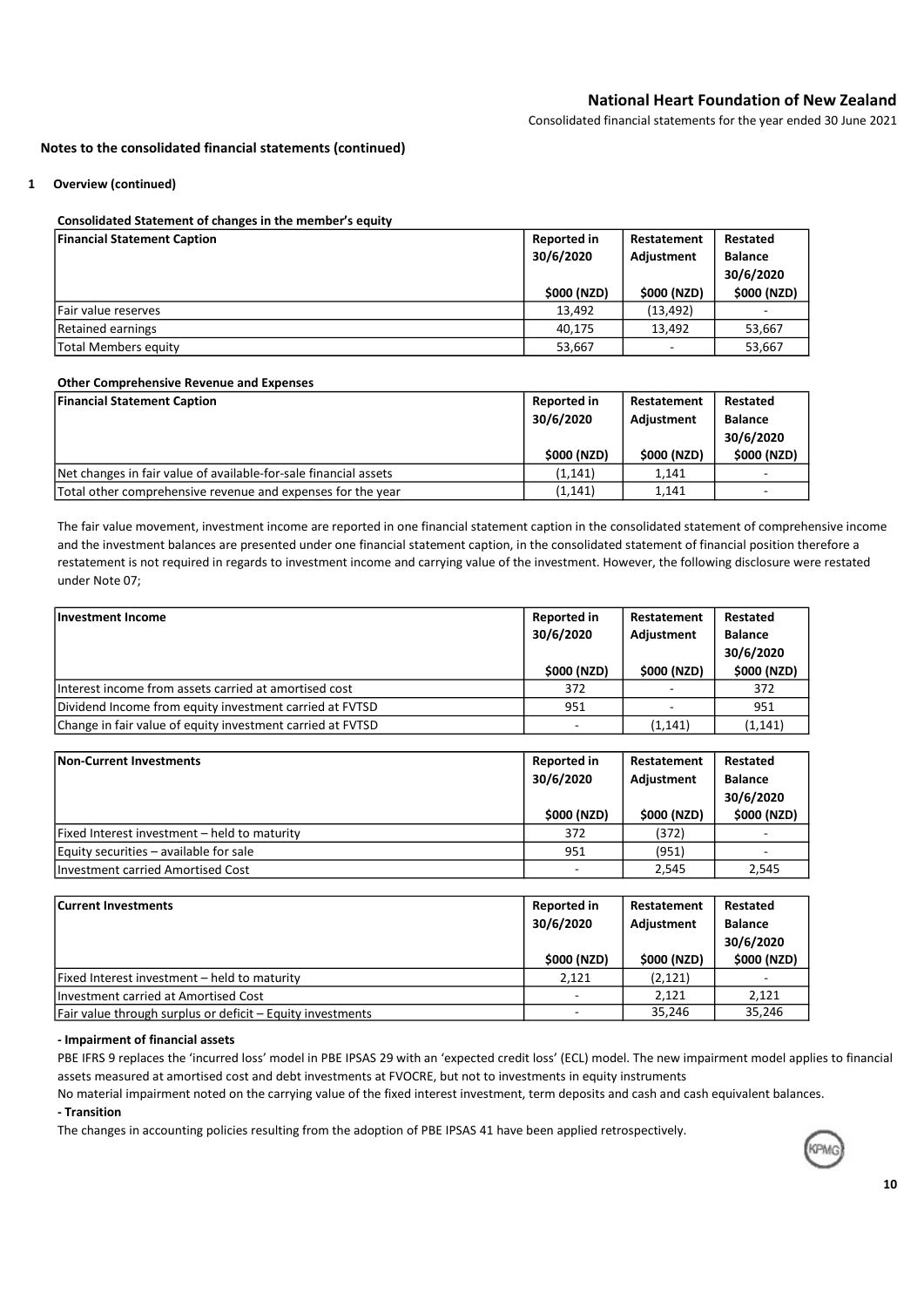Consolidated financial statements for the year ended 30 June 2021

### Notes to the consolidated financial statements (continued)

### 1 Overview (continued)

### e Basis of consolidation

The consolidated financial statements includes the National Heart Foundation of New Zealand (NHF), the Trust for the Chair of Cardiovascular Studies (CVS) and the Heart Health Research Trust (HHRT). All three entities are registered Charitable Trusts.

NHF appoints the Trustees of CVS and HHRT and therefore has control over these entities.

On that basis consolidated financial statements for the group are prepared. All significant intra-group transactions and balances are eliminated on consolidation.

### f Impairment

### Property, plant and equipment

Receivables Property, plant and equipment is reviewed for impairment whenever events or changes in circumstances indicate that the carrying amount may not be recoverable through use or sale. An impairment loss is recognised for the amount by which the asset's carrying amount exceeds its recoverable amount. Impairment losses are recognised in the consolidated statement of comprehensive revenue and expense.

Receivables are assessed for impairment at each balance date. If there is objective evidence of impairment, an impairment loss is recognised in the consolidated statement of comprehensive revenue and expense.

### g Taxes

The Foundation is wholly exempt from New Zealand income tax having fully complied with all statutory conditions for these exemptions. Withholding and other taxes deducted at source from investments income on overseas investments are applied against the respective income in the consolidated statement of comprehensive revenue and expense. The consolidated statement of comprehensive revenue and expense has been prepared so that all components are stated exclusive of GST. All items in the consolidated statement of financial position are stated net of GST, with the exception of receivables and payables, which are stated inclusive of GST.

### h Volunteer services

Volunteer services provided at a discount or at no cost are not recognised in the consolidated statement of revenue and expense because they cannot be measured reliably. Donated services and other forms of assistance provided to the Foundation are acknowledged elsewhere in the annual report.

### i Research projects and grants

All grant applications are evaluated based on the their alignment to the purpose of the Heart Foundation. The Foundation makes the following categories of award:

Project Grants

• for work on a clearly defined research project with a maximum term of three years.

Fellowships and Scholarships

• Senior fellowships for cardiologists holding an appropriate postgraduate qualification to work in New Zealand primarily in cardiovascular research.

Maximum duration is three years.

• Overseas training fellowships for medical graduates to engage in further clinical training or research in cardiovascular disease. These are normally tenable for one year and fellows are expected to return to New Zealand to continue a career.

• Research fellowships are granted to support graduates engaged in full-time research related to the aims of the Foundation. These grants are tenable in New Zealand for up to three years.

• Postgraduate scholarships provide personal support to graduate students of New Zealand universities whose cardiovascular research for a higher degree will further the aims of the Foundation. These scholarships are tenable only in New Zealand within a faculty of medicine and are normally awarded for a total of three years.

Limited Budget Grants - these fund a wide variety of research related activities in three areas:

- Small projects have a maximum value of \$15,000
- Grants in aid for purposes such as the publication of a book, a health education project or the purchase of research equipment
- Travel grants for travel in New Zealand or overseas for short-term study or to attend conferences.

The Scientific Committee awards all grants during the first quarter of every year except some travel and some limited budget grants, which are awarded progressively during the year.

Project grants are recognised as an expense in the year granted. The annual amounts granted for Fellowship and Scholarships are recognised in each year of the term of the grant.

The existing grants are reviewed regularly to write off unspent amounts and allow for additional spending on individual grants, if required.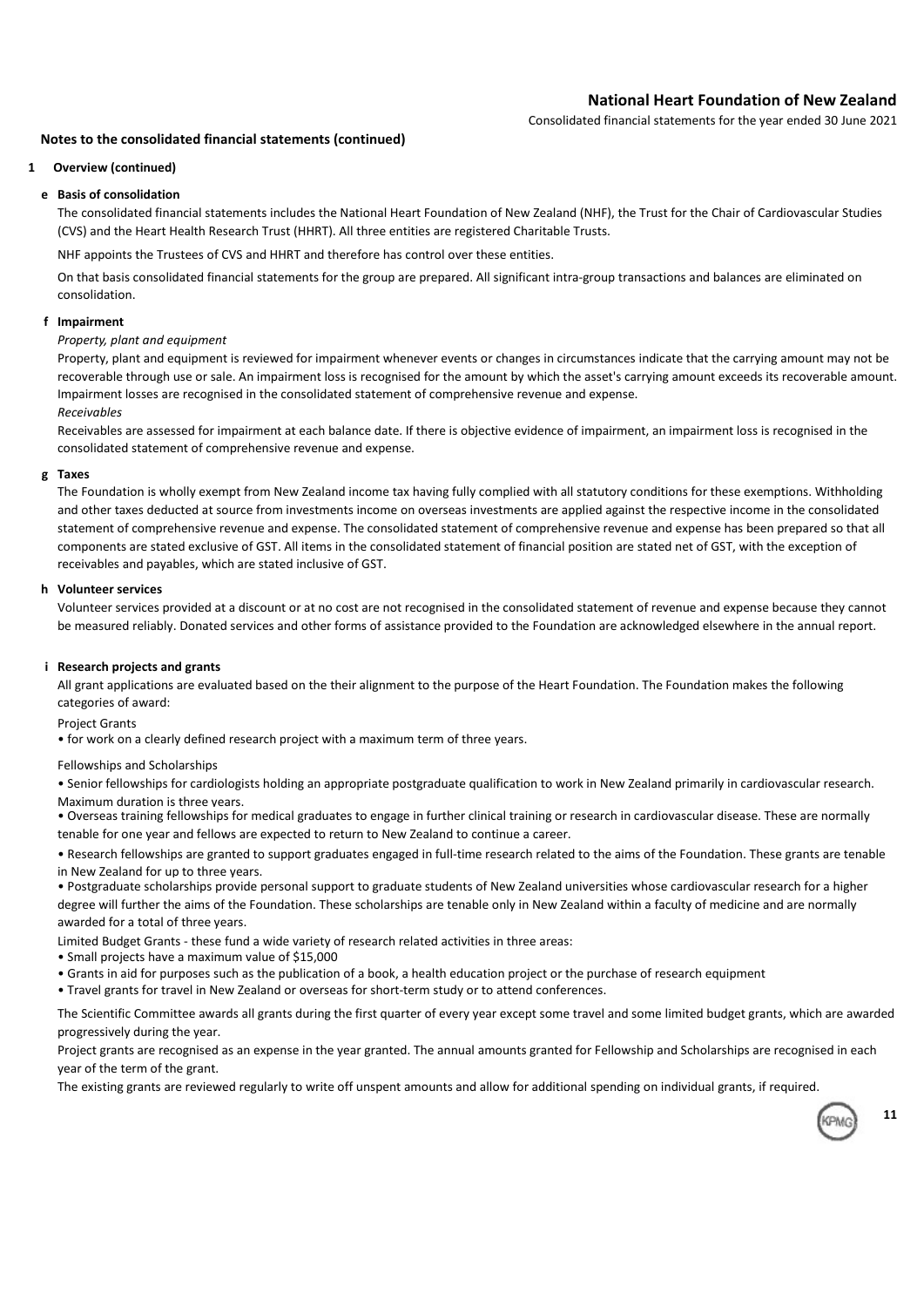Consolidated financial statements for the year ended 30 June 2021

### Notes to the consolidated financial statements (continued)

### 2 Revenue

Revenue is recognised to the extent that it is probable that the economic benefit will flow to the Foundation and revenue can be reliably measured. Revenue is measured at the fair value of the consideration received.

### a Fundraising activities

Fundraising activities are non-exchange transactions where the income is recognised on receipt of the donation.

### b Lottery ticket sales

Income from lottery ticket sales are exchange transactions. Income from lottery ticket sales is recognised when the draw is completed for the final prize for the respective lottery.

### c Donations and legacies

Donations and legacies include income from donations, legacies and grants and are classified as non-exchange transactions. Grant and donation income is recognised as income when it becomes receivable unless the Foundation has a liability to repay the grant if the requirements of the grant or donation are not fulfilled. A liability is recognised to the extent that such conditions are unfulfilled at the end of the reporting period. Grants include those provided by community trusts. Some community trusts require specific acknowledgement as a condition of their support. Bequests are recognised in the consolidated statement of comprehensive revenue and expense when probate of the will has been granted, receipt of the bequest is probable and the amount of the bequest can be measured reliably.

### d Contract services

Contract services are classified as exchange transactions. Income from service contracts is recognised when the contracted deliverables are provided. The unused portion of this income is recorded as unearned income.

### e Investment income

Investment income includes interest and dividend income and are classified as exchange transactions. Interest is recognised as it accrues, using the effective interest method. Dividend income is recognised on the date that the Foundation's right to receive payments is established.

### f Other income

Other income in 2020 includes the COVID-19 Wage Subsidy, income from sale of goods and services. The COVID-19 Wage Subsidy is classified as a nonexchange transaction, and income from sale of goods and services and royalties are classified as exchange transactions. Revenue from the sale of goods and services is recognised when the goods or services are delivered to customers.

### 3 Direct and Other Expenditure

The following items are included in direct expenses and expenditure: 2021 2020 2021 2020 \$ 000 \$ 000 Auditors remuneration for audit services - KPMG 38 35 Other services provided by KPMG 14 9 Depreciation expense 369 401 Operating lease expense 349 349 421 Employee related expenses - included in direct expenses 1,464 2,338 - within Expenditure 6,316

Payments made under operating leases are recognised in the consolidated statement of comprehensive revenue and expense on a straight-line basis over the term of the lease.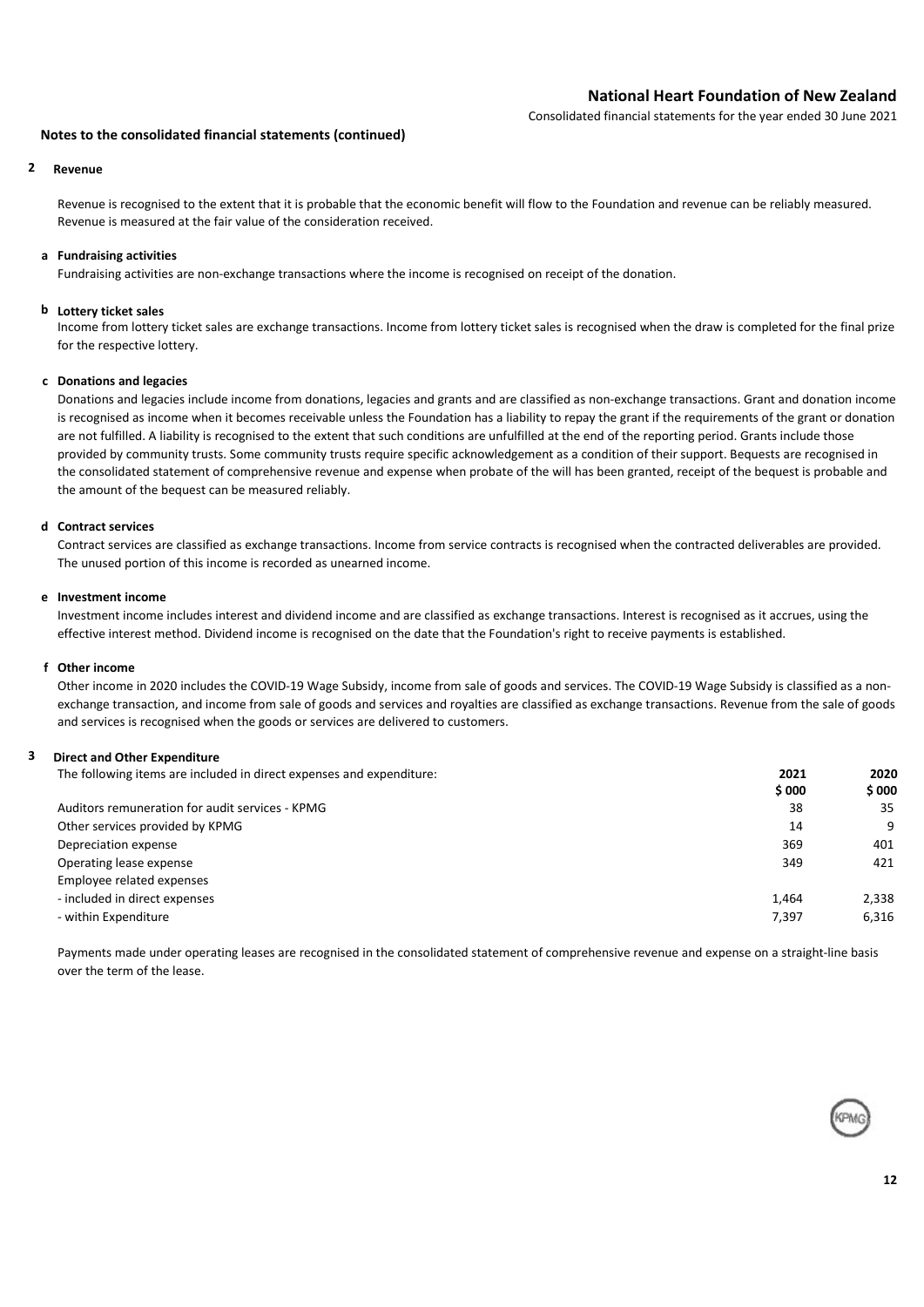Consolidated financial statements for the year ended 30 June 2021

### Notes to the consolidated financial statements (continued)

### 4 Cash and cash equivalents

Cash and cash equivalents includes cash on hand and cash at bank, deposits held on call with financial institutions, other short-term and highly liquid investments with original maturities of three months or less that are readily convertible to known amounts of cash which are subject to an insignificant risk of changes in value. Short term deposits are financial assets that are classified at amortised cost.

|                                       | 2021<br>\$000 | 2020  |
|---------------------------------------|---------------|-------|
|                                       |               | \$000 |
| Bank balances - National Office       | 676           | 404   |
| Bank balances - Branches              | 156           | 123   |
| Liquid assets with investment brokers | 2,930         | 5,341 |
| Call deposits                         | 1.274         | 2.232 |
|                                       | 5,036         | 8.100 |

### 5 Prepayments

Prepayments include expenditure paid in advance of the service being delivered, product being delivered, or in the corresponding revenue occuring in a future period.

|                                                           | 2021   | 2020   |
|-----------------------------------------------------------|--------|--------|
|                                                           | \$ 000 | \$ 000 |
| Property acquired and work in progress for lottery prizes | 5.902  | 6,828  |
|                                                           | 5.902  | 6.828  |

### 6 Trade and other receivables

Receivables are initially recognised at the original invoice amount less impairment losses (2021: Nil), 2020: Nil). Receivables are financial assets that are classified as loans and receivables.

|                         | 2021  | 2020   |
|-------------------------|-------|--------|
|                         | \$000 | \$ 000 |
| Trade receivables       | 455   | 426    |
| <b>GST Receivable</b>   | 68    |        |
| Interest income accrued | 17    | 192    |
|                         | 540   | 618    |

### 7 **Financial instruments**

### (i) Recognition and initial measurement

Trade receivables and debt securities issued are initially recognised when they are originated. All other financial assets and financial liabilities are initially recognised when the Group becomes a party to the contractual provisions of the instrument.

A financial asset or financial liability is initially measured at fair value plus, for an item not at Fair Value Through Surplus or Deficit (FVTSD) transaction costs that are directly attributable to its acquisition or issue. At initial recognition, an entity may measure short-term receivables and payables at the original invoice amount if the effect of discounting is immaterial.

### (ii) Classification and subsequent measurement Financial assets

On initial recognition, a financial asset is classified as measured at:

a) Amortised cost

b) Fair Value through Other Comprehensive Revenue and Expenses (FVOCRE)– debt investment

c) Fair Value through Other Comprehensive Revenue and Expenses (FVOCRE) – equity investment

d) Fair Value Through Surplus or Deficit (FVTSD)

Financial assets are not reclassified subsequent to their initial recognition unless the Group changes its management model for managing financial assets, in which case all affected financial assets are reclassified on the first day of the first reporting period following the change in the management model.

A financial asset is measured at amortised cost if it meets both of the following conditions and is not designated as at FVTSD:

–– it is held within a management model whose objective is to hold assets to collect contractual cash flows; and

–– its contractual terms give rise on specified dates to cash flows that are solely payments of principal and interest on the principal amount outstanding.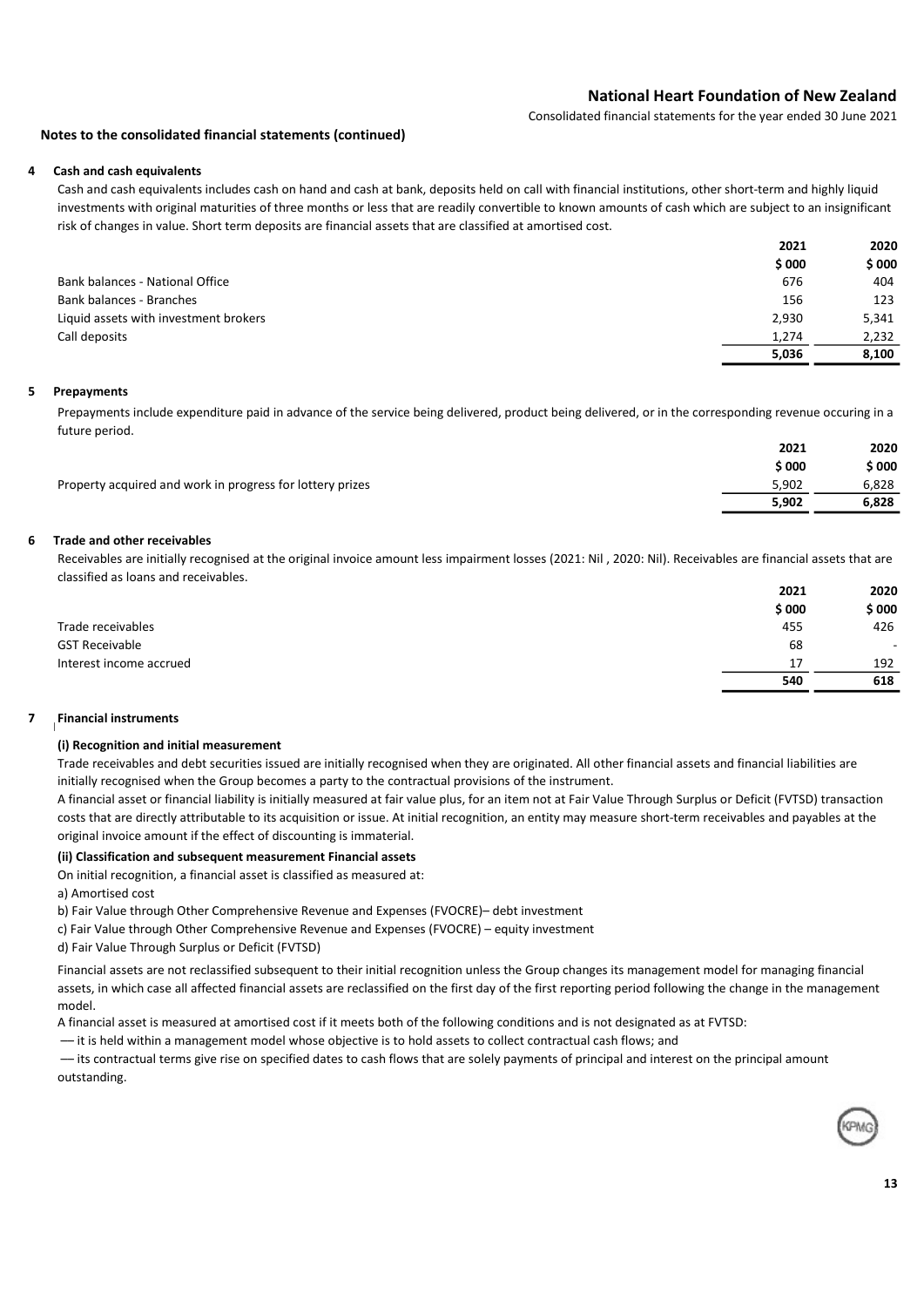Consolidated financial statements for the year ended 30 June 2021

### Notes to the consolidated financial statements (continued)

### 7 **IFinancial instruments (continued)**

A debt investment is measured at FVOCRE if it meets both of the following conditions and is not designated as at FVTSD:

–– it is held within a management model whose objective is achieved by both collecting contractual cash flows and selling financial assets; and –– its contractual terms give rise on specified dates to cash flows that are solely payments of principal and interest on the principal amount outstanding.

On initial recognition of an equity investment that is not held for trading, the Group may irrevocably elect to present subsequent changes in the investment's fair value in comprehensive revenue and expenses (CRE). This election is made on an investment-by-investment basis. All financial assets not classified as measured at amortised cost or FVOCRE as described above are measured at FVTSD. This includes all derivative financial assets. On initial recognition, the Group may irrevocably designate a financial asset that otherwise meets the requirements to be measured at amortised cost or at FVOCRE as at FVTSD if doing so eliminates or significantly reduces an accounting mismatch that would otherwise arise.

### Financial assets – Management model assessment

The Group has an investment committee which makes an assessment of the objective of the management model in which a financial asset is held at a portfolio level because this best reflects the way the business is managed and information is provided to management. The information considered includes:

–– the stated policies and objectives for the portfolio and the operation of those policies in practice.

These include whether management's strategy focuses on earning contractual interest income, maintaining a particular interest rate profile, matching the duration of the financial assets to the duration of any related liabilities or expected cash outflows or realising cash flows through the sale of the assets;

–– how the performance of the portfolio is evaluated and reported to the Group's Board of Trustees

–– the risks that affect the performance of the management model (and the financial assets held within that management model) and how those risks are managed;

–– how managers of the business are compensated – e.g. whether compensation is based on the fair value of the assets managed or the contractual cash flows collected; and

–– the frequency, volume and timing of sales of financial assets in prior periods, the reasons for such sales and expectations about future sales activity

### Financial assets – Assessment whether contractual cash flows are solely payments of principal and interest

For the purposes of this assessment, 'principal' is defined as the fair value of the financial asset on initial recognition. 'Interest' is defined as consideration for the time value of money and for the credit risk associated with the principal amount outstanding during a particular period of time and for other basic lending risks and costs (e.g. liquidity risk and administrative costs), as well as a profit margin.

In assessing whether the contractual cash flows are solely payments of principal and interest, the Group considers the contractual terms of the instrument. This includes assessing whether the financial asset contains a contractual term that could change the timing or amount of contractual cash flows such that it would not meet this condition. In making this assessment, the Group considers:

–– contingent events that would change the amount or timing of cash flows;

- –– terms that may adjust the contractual coupon rate, including variable-rate features;
- –– prepayment and extension features; and

–– terms that limit the Group's claim to cash flows from specified assets (e.g. non-recourse features).

A prepayment feature is consistent with the solely payments of principal and interest criterion if the prepayment amount substantially represents unpaid amounts of principal and interest on the principal amount outstanding, which may include reasonable additional compensation for early termination of the contract. Additionally, for a financial asset acquired at a discount or premium to its contractual par amount, a feature that permits or requires prepayment at an amount that substantially represents the contractual par amount plus accrued (but unpaid) contractual interest (which may also include reasonable additional compensation for early termination) is treated as consistent with this criterion if the fair value of the prepayment feature is insignificant at initial recognition.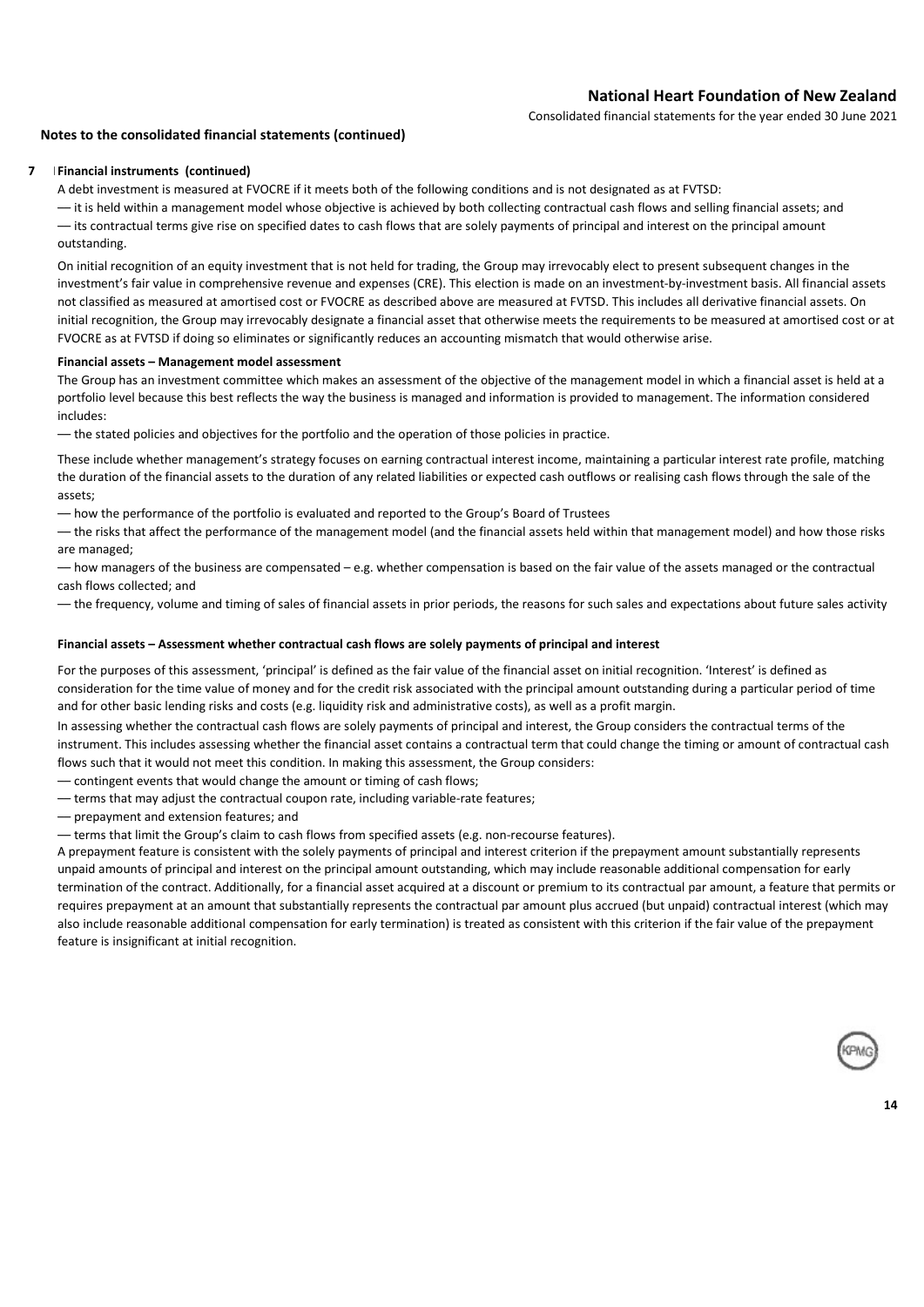Consolidated financial statements for the year ended 30 June 2021

### Notes to the consolidated financial statements (continued)

### 7 **IFinancial instruments (continued)**

### Financial assets – Subsequent measurement and gains and losses

| Financial Assets at FVTSD           | These assets are subsequently measured at fair value. Net gains and losses,<br>including any interest or dividend income, are recognised in surplus or deficit. All<br>the equity investments are classified and subsequently measured at FVTSD.                                                                                                                                                                                                                                       |
|-------------------------------------|----------------------------------------------------------------------------------------------------------------------------------------------------------------------------------------------------------------------------------------------------------------------------------------------------------------------------------------------------------------------------------------------------------------------------------------------------------------------------------------|
| lFinancial Assets at Amortised Cost | These assets are subsequently measured at amortised cost using the effective<br>interest method. The amortised cost is reduced by<br>impairment losses. Interest income, foreign exchange gains and losses and<br>impairment are recognised in surplus or deficit. Any gain<br>or loss on derecognition is recognised in surplus or deficit. Cash and cash<br>equivalents, term deposits and fixed interest investments are classified and<br>subsequently measured at amortised cost. |
| Debt Investment at FVOCRE           | These assets are subsequently measured at fair value. Interest income calculated<br>using the effective interest method, foreign exchange gains and losses and<br>impairment are recognised in surplus or deficit. Other net gains and losses are<br>recognised in OCRE. On derecognition, gains and losses accumulated in OCRE are<br>reclassified to surplus or deficit. No financial assets are classified in this category.                                                        |
| <b>Equity Investment at FVOCRE</b>  | These assets are subsequently measured at fair value. Dividends are recognised as<br>income in surplus or deficit unless the dividend clearly represents a recovery of<br>part of the cost of the investment. Other net gains and losses are recognised in<br>OCRE and are never reclassified to surplus or deficit. No financial assets are<br>classified in this category.                                                                                                           |

### Financial liabilities – Classification, subsequent measurement and gains and losses

Financial liabilities are classified as measured at amortised cost or FVTSD. A financial liability is classified as at FVTSD if it is classified as held-for-trading, it is a derivative or it is designated as such on initial recognition. Financial liabilities at FVTSD are measured at fair value and net gains and losses, including any interest expense, are recognised in surplus or deficit. Other financial liabilities are subsequently measured at amortised cost using the effective interest method. Interest expense and foreign exchange gains and losses are recognised in surplus or deficit. Any gain or loss on derecognition is also recognised in surplus of deficit.

### (iii) Derecognition

### Financial assets

The Group de-recognises a financial asset when the contractual rights to the cash flows from the financial asset expire, or it transfers the rights to receive the contractual cash flows in a transaction in which substantially all of the risks and rewards of ownership of the financial asset are transferred or in which the Group neither transfers nor retains substantially all of the risks and rewards of ownership and it does not retain control of the financial asset.

The Group enters into transactions whereby it transfers assets recognised in its statement of financial position but retains either all or substantially all of the risks and rewards of the transferred assets. In these cases, the transferred assets are not de-recognised.

### Financial liabilities

The Group de-recognises a financial liability when its contractual obligations are discharged or cancelled or expire. The Group also de-recognises a financial liability when its terms are modified and the cash flows of the modified liability are substantially different, in which case a new financial liability based on the modified terms is recognised at fair value.

On derecognition of a financial liability, the difference between the carrying amount extinguished and the consideration paid (including any non-cash assets transferred or liabilities assumed) is recognised in surplus or deficit.

### (iv) Offsetting

Financial assets and financial liabilities are offset and the net amount presented in the statement of financial position when, and only when, the Group currently has a legally enforceable right to set off the amounts and it intends either to settle them on a net basis or to realise the asset and settle the liability simultaneously.

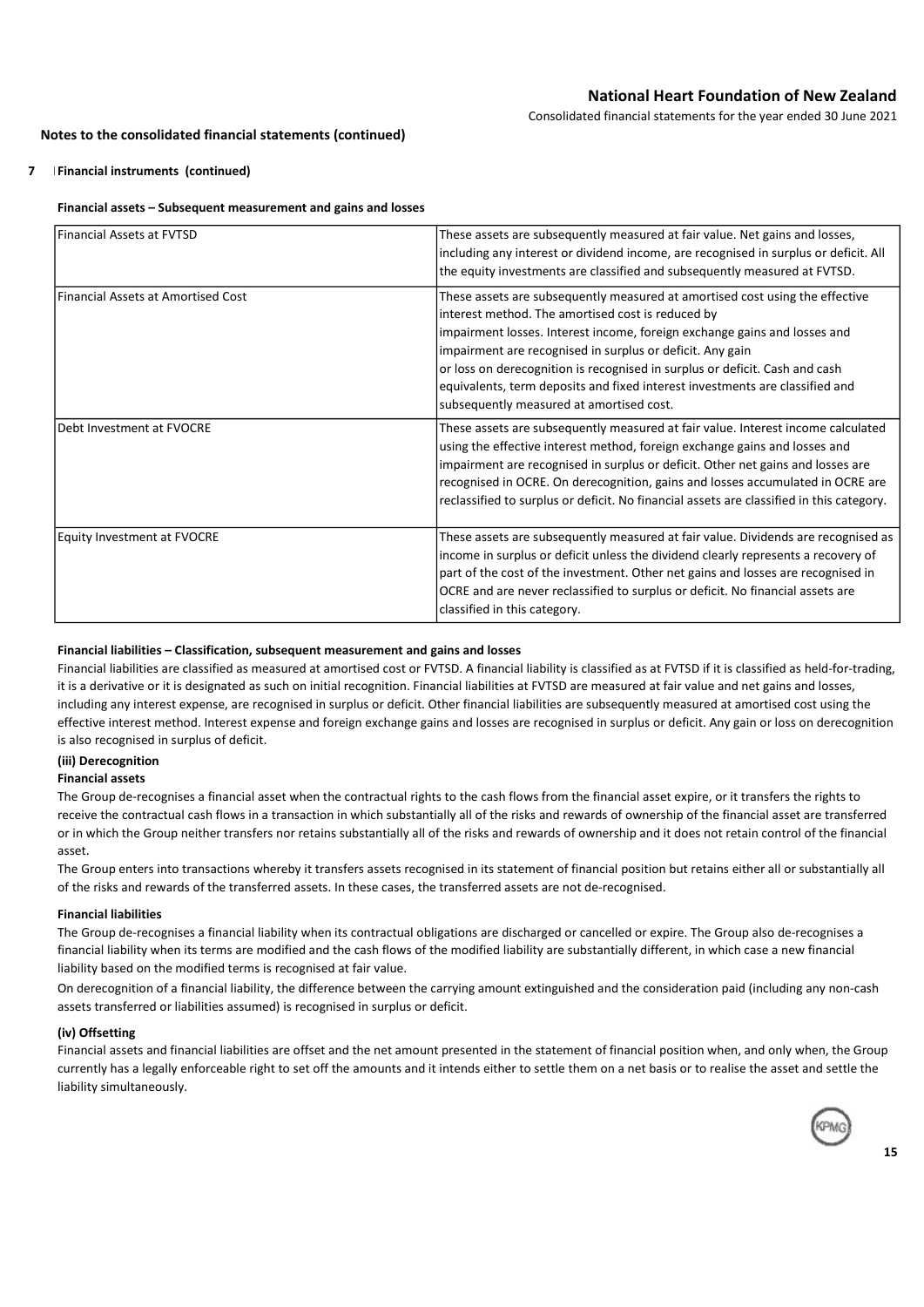Consolidated financial statements for the year ended 30 June 2021

### Notes to the consolidated financial statements (continued)

### 7 **IFinancial instruments (continued)**

### (v) Impairment of non-derivative financial assets

The Group recognises loss allowances for ECLs on:

- –– financial assets measured at amortised cost; and
- –– debt investments measured at FVOCRE.

The Group measures loss allowances at an amount equal to lifetime ECLs, except for the following, which are measured at 12-month ECLs:

–– debt securities that are determined to have low credit risk at the reporting date; and

–– other debt securities and bank balances for which credit risk (i.e. the risk of default occurring over the expected life of the financial instrument) has not increased significantly since initial recognition. Loss allowances for trade receivables are always measured at an amount equal to lifetime ECLs.

When determining whether the credit risk of a financial asset has increased significantly since initial recognition and when estimating ECLs, the Group considers reasonable and supportable information that is relevant and available without undue cost or effort. This includes both quantitative and qualitative information and analysis, based on the Group's historical experience and informed credit assessment and including forward-looking information.

The Group assumes that the credit risk on a financial asset has increased significantly if it is more than 30 days past due.

The Group considers a financial asset to be in default when:

–– the borrower is unlikely to pay its credit obligations to the Group in full, without recourse by the Group to actions such as realising security (if any is held); or

–– the financial asset is more than 90 days past due.

The Group considers a fixed interest, cash and cash equivalents and term deposits financial instruments to have low credit risk when its credit risk rating is equivalent to the globally understood definition of 'investment grade'.

Lifetime ECLs are the ECLs that result from all possible default events over the expected life of a financial instrument.

12-month ECLs are the portion of ECLs that result from default events that are possible within the 12 months after the reporting date (or a shorter period if the expected life of the instrument is less than 12 months).

The maximum period considered when estimating ECLs is the maximum contractual period over which the Group is exposed to credit risk.

### (vi) Carrying Value – Classification Basis

|                                          | 2021   | 2020   |
|------------------------------------------|--------|--------|
| <b>Non-Current Financial Assets</b>      | \$000  | \$000  |
| <b>Term Deposits</b>                     | 200    | 308    |
| Fixed interest carried at amortised cost | 3,555  | 2,237  |
| Equity investments - FVTSD               | 45,535 | 35,246 |
|                                          | 49.290 | 37,791 |
| <b>Current Financial Assets</b>          |        |        |
| Cash and Cash equivalents                | 5,036  | 8,100  |
| <b>Term Deposits</b>                     | 82     | 1,821  |
| Fixed interest carried at amortised cost | 100    | 300    |
|                                          | 5,218  | 10.221 |

Non-current fixed interest investments and term deposits have stated interest rates of 0.25% to 5.25% (2020: 3.45% to 7.20%) and mature after one year. Current fixed interest investments and term deposits and have stated interest rates of 0.85% to 5.70% (2020: 3.00% to 4.75%) and mature within one year.

| Investment income includes:                                | 2021<br>\$000 | 2020<br>\$000 |
|------------------------------------------------------------|---------------|---------------|
| Interest income from investments carried at amortised cost | 389           | 372           |
| Dividend income from Equity investments carried at FVTSD   | 552           | 951           |
| Changes in fair value of equity investments held at FVTSD  | 6.922         | (463)         |
|                                                            | 7.863         | 860           |

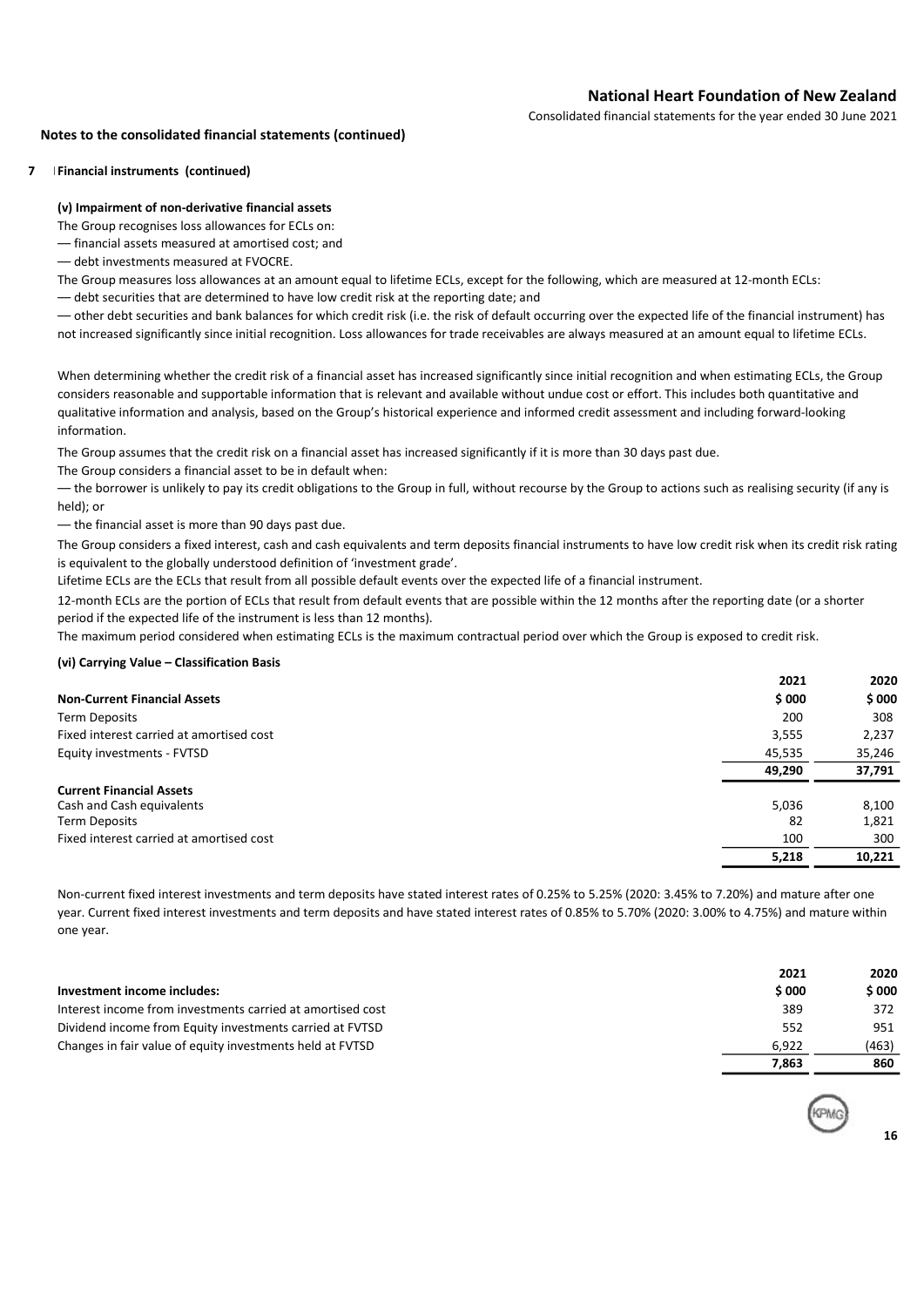Consolidated financial statements for the year ended 30 June 2021

### Notes to the consolidated financial statements (continued)

### 8 Fair value of financial instruments

The fair values of financial instruments are categorised into a fair value category based on inputs used in the valuation technique adopted.

Level 1: Quoted prices (unadjusted) in active markets for identical assets or liabilities

Level 2: Inputs other than quoted prices included in Level 1 that are observable for the asset or liability, either directly (i.e. as prices) or indirectly (i.e. derived from prices)

Level 3: Inputs for the asset or liability that are not based on observable market data (unobservable inputs).

The Foundation's investments are measured using Level 1 inputs for equity investments carried at FVTSD.

### Financial risk management

Exposure to credit, interest rate, foreign currency, equity price and liquidity risks arise in the normal course of the Foundation's operations.

The Foundation is risk averse and seeks to minimise its exposure to risks associated with financial assets and liabilities.

### Credit risk

Credit risk is the risk that one party will fail to discharge their obligation and thereby cause a financial loss to the other party.

The Foundation is exposed to credit risk through its customer base and through its investment portfolio.

The customer base is predominantly with the Ministry of Health. The associated credit risk is assessed to be minimal. Geographically, there is no concentration of credit risk.

The Foundation is guided by its Investment Committee when making investment decisions. The Foundation has developed a Statement of Investment Policy Objectives (SIPO) to be followed by the Investment Committee. The SIPO seeks to minimise the Foundation's exposure to credit risk by adopting the following guidelines:

• For held-to-maturity investments (fixed interest investments), the SIPO permits up to 30% of the fixed interest portfolio to be invested in New Zealand or Australian corporate bonds which are not rated.

• No more than 10% of the investment portfolio may be invested in any one entity or organisation other than the New Zealand government or registered banks with a long term S&P rating of at least A+ (or equivalent credit rating) with authorisation by the Foundation's Board.

### Liquidity risk

Liquidity risk is the risk that the Foundation will encounter difficulty in meeting obligations associated with financial liabilities. Liquidity requirements are monitored on a ongoing basis and sufficient cash funds are maintained to meet obligations. The Foundation has a policy of paying its obligations to suppliers in accordance with the agreed terms of trade.

### Market risk

Market risk is the risk that the fair value of future cash flows of an investment will fluctuate because of changes in market prices.

The Foundation's investment portfolio is exposed to market risk which includes currency risk, other price risk and interest risk. The Foundation's SIPO is used to guide investment decisions which aim to achieve a balanced and diversified portfolio. The Foundation's Investment Committee has implemented asset allocation bands and associated guideline trading ranges to guide the diversification of the investment portfolio across investment sectors. Diversification across the various asset classes reduces portfolio risk and diversification across countries also reduces portfolio risk. The allocation and range for cash and short term deposits is higher than would normally be adopted in recognition of the timing fluctuations in the receipt of the Foundation's income.

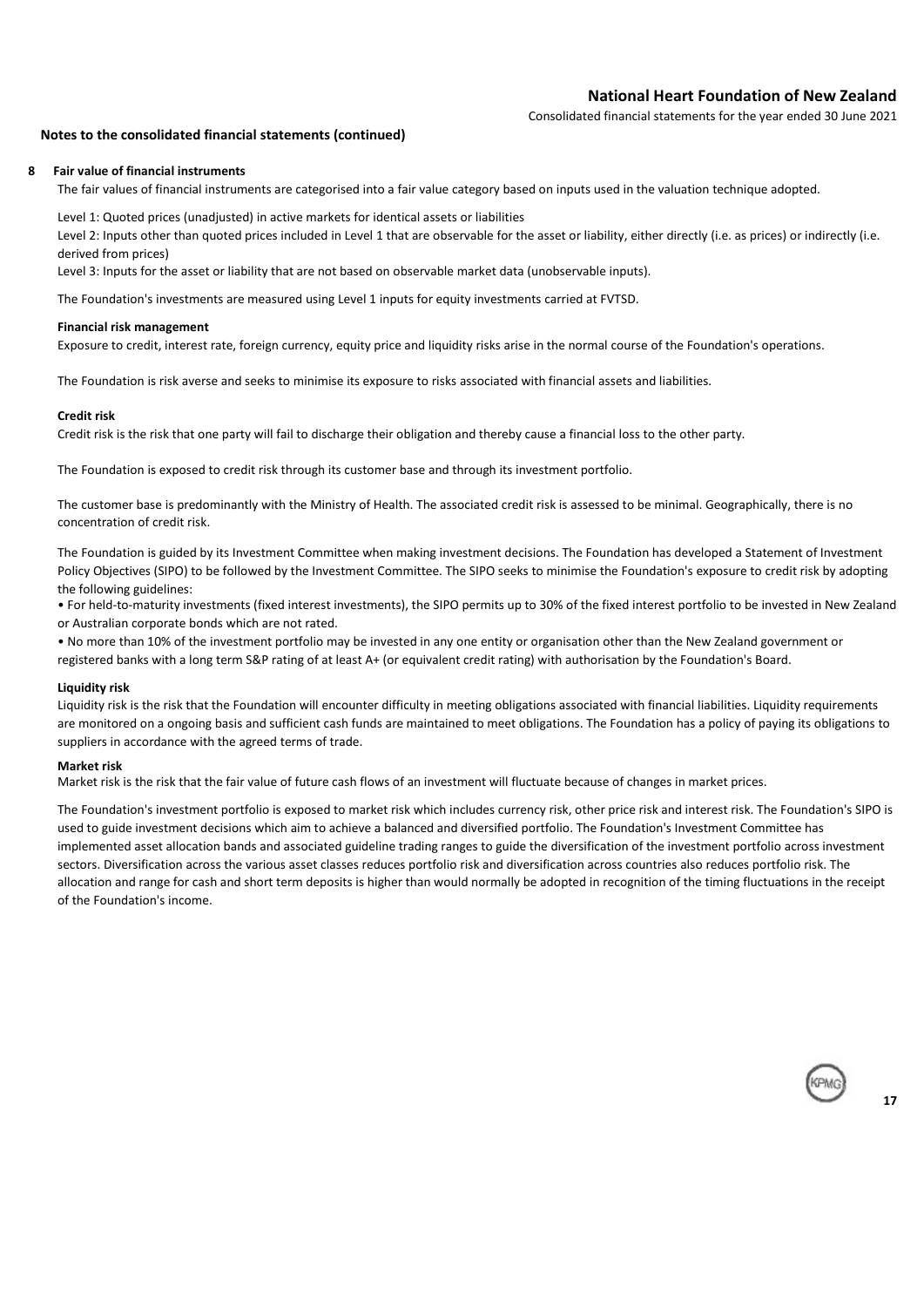Consolidated financial statements for the year ended 30 June 2021

### Notes to the consolidated financial statements (continued)

### 8 Fair value of financial instruments (continued)

### Capital management

The Foundation's policy is to maintain a strong capital basis to maintain stakeholder and supplier confidence and a consistent level of service despite potential fluctuations in donated income. The Foundation prepares an annual budget for income and expenditure and endeavours to ensure that expenditure does not exceed planned income. Actual financial results are regularly monitored and reported to the Board on a quarterly basis.

### 9 Property, plant and equipment

### Recognition and measurement

Items of property, plant and equipment, are stated at cost, less accumulated depreciation and any accumulated impairment losses. Cost is generally the purchase cost, together with any incidental costs of acquisition. The cost of donated items is the fair value at the date of acquisition. Where an item of plant and equipment is disposed of, the gain or loss recognised in the consolidated statement of comprehensive revenue and expense is calculated as the difference between the net sale price and the carrying amount of the asset.

Land and buildings consist of the Foundation's Auckland offices. An independent valuation was obtained as at 30 June 2019 for the Foundation's Auckland office; the market value was assessed to be \$7,300,000.

### Subsequent costs

The Foundation recognises in the carrying amount of an item of property, plant and equipment the cost of replacing part of such an item when that cost is incurred if it is probable that the future economic benefits embodied within the item will flow to the company and the cost of the item can be measured reliably. All other costs are recognised in the consolidated statement of comprehensive revenue and expense as an expense as incurred.

### Depreciation

Depreciation is calculated so as to write off the cost of property, plant and equipment, less any assigned residual value, on a straight-line basis over the expected economic lives of the assets concerned. Leasehold improvements are depreciated over the term of the lease. Freehold land is not depreciated.

The estimated economic lives of the assets are as follows:

| Freehold buildings             | 50 to 100 years            | Computer hardware              | 2½ to 4 years |
|--------------------------------|----------------------------|--------------------------------|---------------|
| Building plant and equipment   | $6\frac{2}{3}$ to 20 years | Office partitions and fittings | 5 to 10 years |
| Office furniture and equipment | 5 to 10 years              | Motor Vehicles                 | 5 years       |

### Property, plant and equipment

| Property, plant and equipment   |               |                            | <b>Office</b><br><b>Furniture &amp;</b> | <b>Office</b><br>partitions & | Motor             |                        |
|---------------------------------|---------------|----------------------------|-----------------------------------------|-------------------------------|-------------------|------------------------|
| 2021                            | Land<br>\$000 | <b>Buildings</b><br>\$ 000 | equipment<br>\$000                      | fittings<br>\$000             | vehicles<br>\$000 | <b>Total</b><br>\$ 000 |
| Cost                            |               |                            |                                         |                               |                   |                        |
| Balance as at 30 June 2020      | 668           | 2,896                      | 1,597                                   | 1,171                         | 223               | 6,555                  |
| Additions                       |               | 15                         | 101                                     | 75                            | 118               | 309                    |
| <b>Disposals</b>                |               |                            |                                         |                               |                   |                        |
| Reclassifications               |               |                            |                                         |                               | ٠                 |                        |
| Balance as at 30 June 2021      | 668           | 2,911                      | 1,698                                   | 1,246                         | 341               | 6,864                  |
| <b>Accumulated Depreciation</b> |               |                            |                                         |                               |                   |                        |
| Balance as at 30 June 2020      |               | (1,586)                    | (874)                                   | (605)                         | (215)             | (3, 280)               |
| Depreciation                    |               | (48)                       | (250)                                   | (45)                          | (26)              | (369)                  |
| <b>Disposals</b>                |               |                            |                                         |                               |                   |                        |
| <b>Reclassifications</b>        |               |                            |                                         |                               |                   |                        |
| Balance as at 30 June 2021      |               | (1,634)                    | (1, 124)                                | (650)                         | (241)             | (3,649)                |
| Net book value 30 June 2021     | 668           | 1,277                      | 574                                     | 596                           | 100               | 3,215                  |
| 2020                            |               |                            |                                         |                               |                   |                        |
| Net book value 30 June 2020     | 668           | 1,310                      | 723                                     | 566                           | 8                 | 3,275                  |

18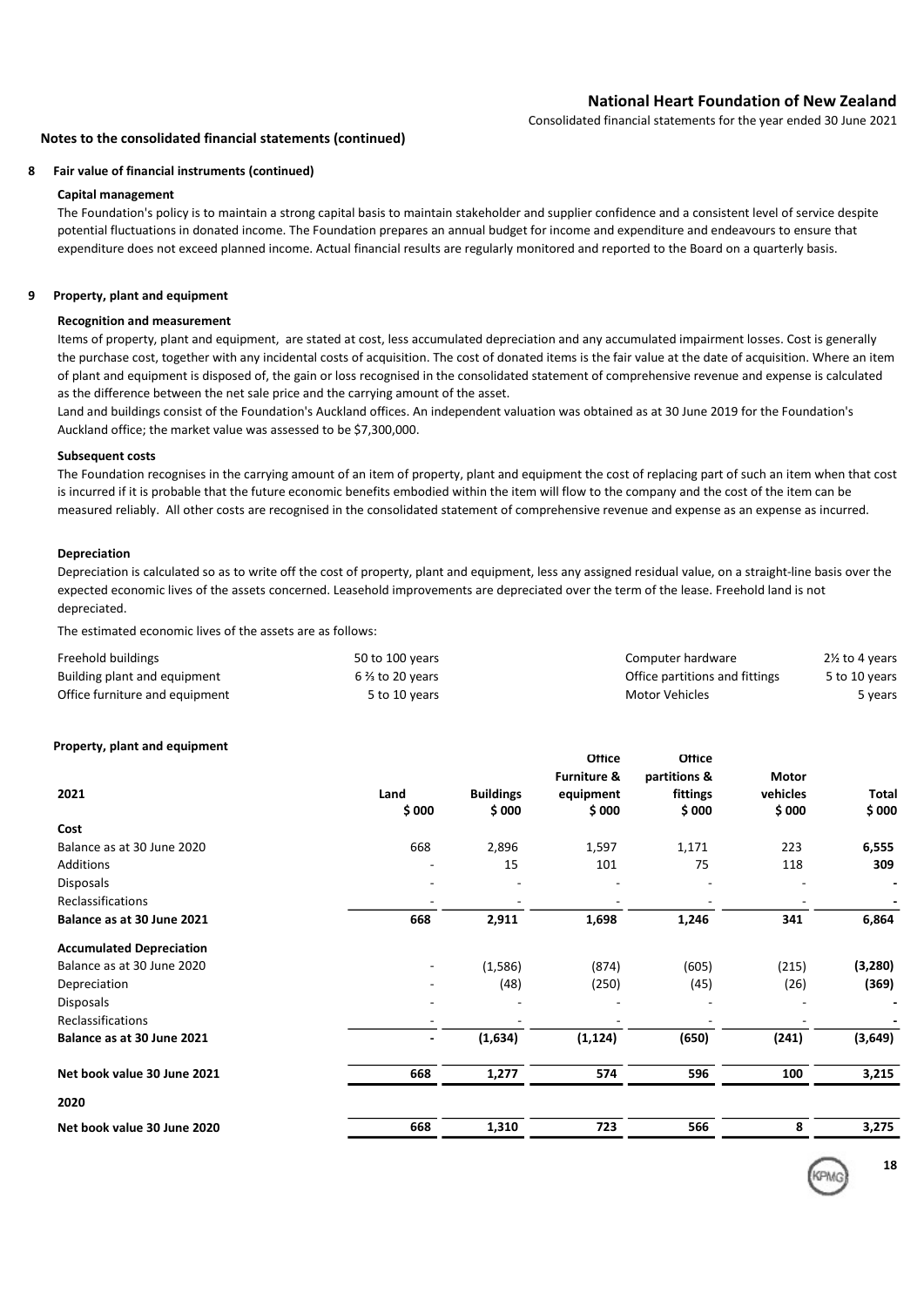Consolidated financial statements for the year ended 30 June 2021

### Notes to the consolidated financial statements (continued)

### 10 Trade and other payables

Included in Trade and other payables is Trade payables, Net GST payable and other payables and accruals. Trade payables and other payables and accruals represent liabilities of goods and services provided to the Foundation and which have not been paid at the end of the financial year. These amounts are usually settled within 30 days. Given their short term nature, the carrying values of trade and other payables are considered a reasonable approximation of their fair values. Trade and other payables are classified as other financial liabilities at amortised cost.

|                             | 2021                     | 2020  |
|-----------------------------|--------------------------|-------|
|                             | \$000                    | \$000 |
| Trade payables              | 2,667                    | 1,612 |
| GST payable (receivable)    | $\overline{\phantom{a}}$ | 31    |
| Other payables and accruals | 794                      | 479   |
|                             | 3,462                    | 2,122 |

### 11 Unearned Income

Unearned income relates to funds received for services not yet delivered as at balance date. These include proceeds from the sale of lottery tickets for the lotteries subsequently drawn after the end of the financial year and funds received for specific projects and/or contracts where deliverables have not been completed by the end of the financial year.

|                                          | 2021  | 2020  |
|------------------------------------------|-------|-------|
|                                          | \$000 | \$000 |
| Lottery income received in advance       | 128   | 186   |
| Legacies received for future spending    | 1,040 | 1,109 |
| Contracts invoiced in advance            | 470   | 68    |
| Funds held for specific reseach projects | 710   | 468   |
|                                          | 2.348 | 1,831 |

### 12 Employee entitlements

A provision for employee entitlements is recognised for benefits earned by employees but not paid at reporting date. Employee benefits include salaries, wages, annual leave, long service leave and sick leave. Employee benefits expected to be settled within one year together with benefits arising from wages and salaries and annual leave which will be settled after one year have been measured at their nominal amount. Other employee benefits payable after more than one year have been measured at the present value of the estimated future cash outflows to be made for those benefits.

|                                    | 2021<br>\$000 | 2020<br>\$ 000 |
|------------------------------------|---------------|----------------|
| Annual leave provision             | 540           | 560            |
| Accrued leave in lieu of provision | 4             | q              |
| Long service leave provision       | 77            | 77             |
|                                    | 621           | 646            |

### 13 Provisions

The provision for unclaimed grants represents the unpaid balances as at the balance sheet date on research and related grants awarded to successful applicants and projects. Awarded grants relate to current and ongoing research funded by the Foundation and to which the Foundation is firmly committed. Provisions for unclaimed grants are recognised when the Foundation has a present legal or constructive obligation as a result of past events; it is more likely than not that an outflow of resources will be required to settle the obligation and the amount has been reliably estimated. Provisions are not recognised for future operating losses.

Balance as at 1 July 2020 Provisions made during the period Grants drawn during the period Grants unused - Balance as at 30 June 2021 **4,393** 

| \$ 000  |
|---------|
| 3.841   |
| 4,061   |
| (3,510) |
|         |

Unclaimed Grants

19

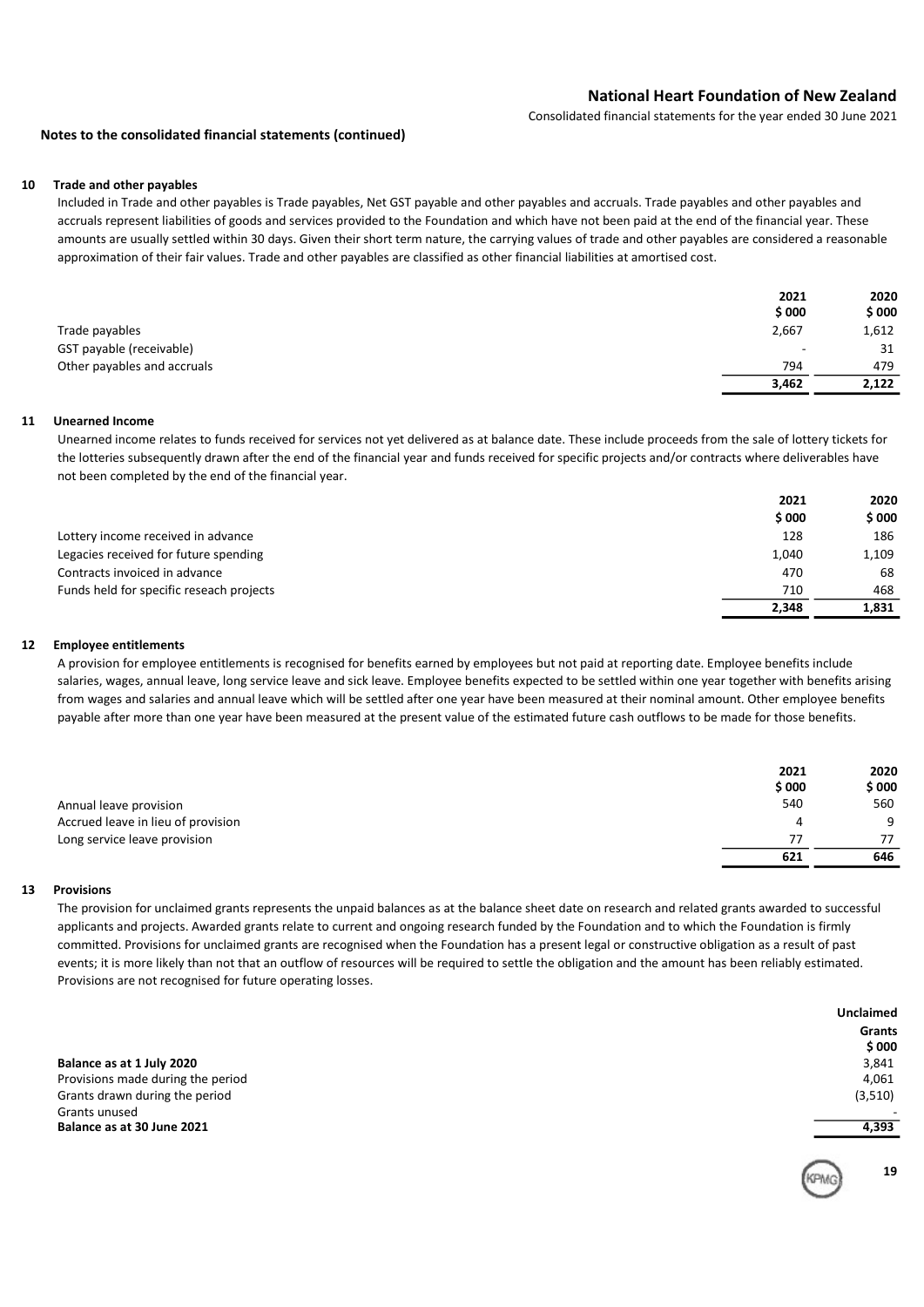Consolidated financial statements for the year ended 30 June 2021

### Notes to the consolidated financial statements (continued)

### 14 Contingent liabilities

At the date of this report there are no known contingent liabilities for which the Foundation may be liable (2020: Nil).

### 15 Commitments

Since balance date, the Scientific Committee has awarded \$3,928,943 in Project and Travel Grants, Fellowships and Grants-in-Aid (2020: \$3,848,907). Included within this balance, is a commitment to fund existing and new Fellowships for a further \$2,653,328 for the second and third years of those Scholarships and Fellowships (2020: \$2,126,304).

The Foundation has commitments for the completion of property purchases and building contracts in connection with the lottery programme. Progress payments made or invoiced up to balance date are included in Prepayments. The balance remaining to be invoiced and paid on these contracts is \$1,836,868 (2020: \$2,256,029).

Rental commitments for all non-cancellable operating leases are: 2021 2020

| <u>nental communication of all hold cancellable operating icases are:</u> | ----  | ----   |
|---------------------------------------------------------------------------|-------|--------|
|                                                                           | \$000 | \$ 000 |
| Less than one year                                                        | 274   | 226    |
| Between 1 and 5 years                                                     | 368   | 323    |
| More than five years                                                      |       |        |
| <b>Total operating lease commitments</b>                                  | 642   | 549    |
|                                                                           |       |        |

### 16 Related parties

### Key management personnel

Members of key management are regarded as related parties and comprise the board members and senior management of the Foundation. Remuneration and other benefits for services provided to the National Heart Foundation are as follows:

|                  | 2021                          | 2020 | 2021   | 2020  |
|------------------|-------------------------------|------|--------|-------|
|                  | # of personnel # of personnel |      | \$ 000 | \$000 |
| Board Chair      |                               |      | 24     | 24    |
| Leadership Group | 10                            | 10   | 1,838  | 1,522 |
|                  |                               |      | 1,862  | 1,546 |

Board members, other than the chair were not remunerated. As at the 30 June 2021, key personnel comprised the Chief Executive,five senior managers, Medical Director and senior advisors for Maori, Pacific, nutrition and policy.

### 17 Events subsequent to balance date

There have been no other events subsequent to 30 June 2021 that would have a material impact on the consolidated financial statements (2020: nil).

The COVID-19 lockdown commencing in August 2021 has had little inpact on the organisation as our lottery is run on-line and the support of our regular givers has continued at similar levels as pre lockdown.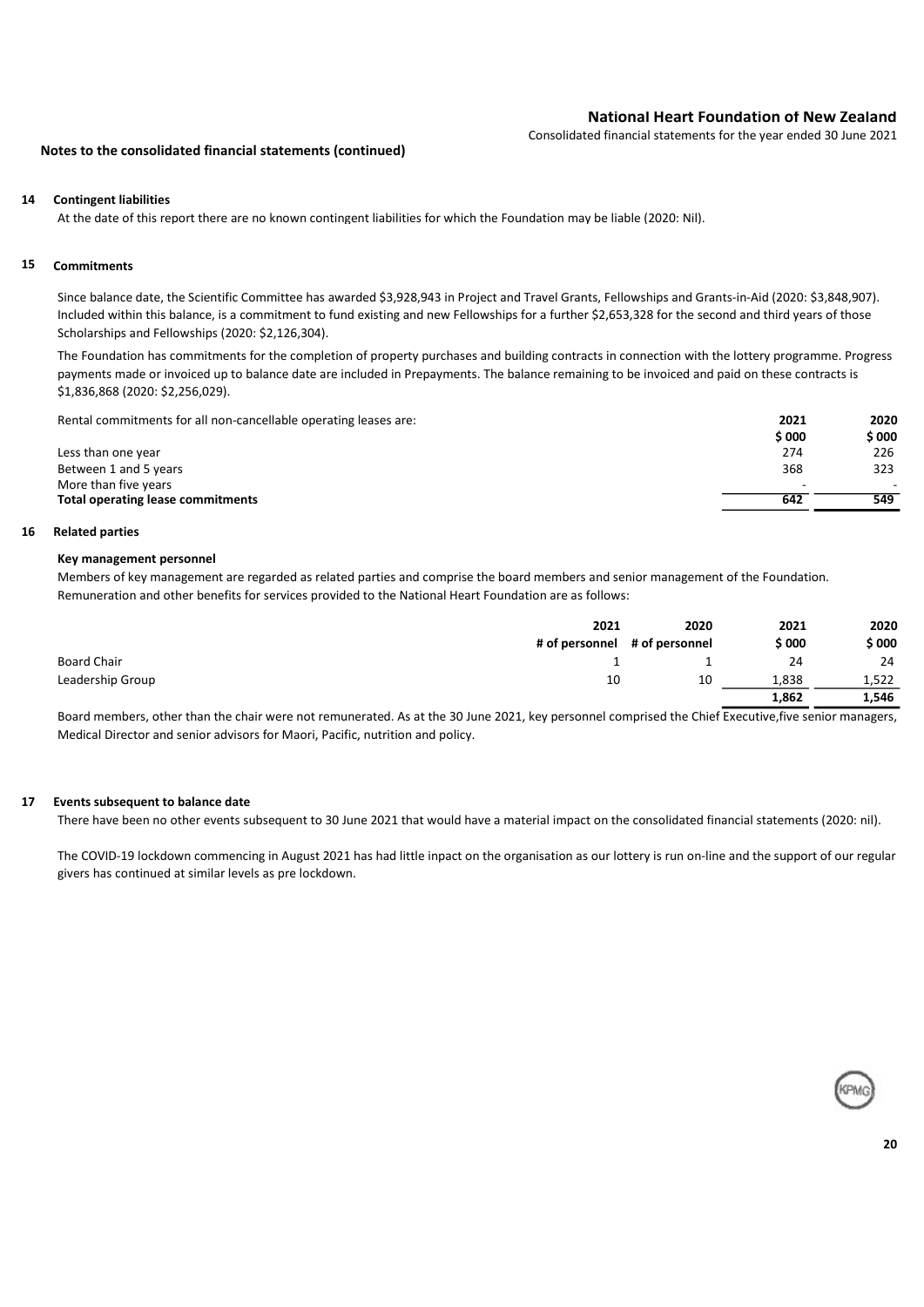# Independent Auditor's Report

To the Trustees of National Heart Foundation of New Zealand

### **Report on the audit of the consolidated financial statements**

# **Qualified opinion**

In our opinion, the accompanying consolidated financial statements of National Heart Foundation of New Zealand (the 'foundation') and its subsidiaries (the 'group') on pages 3 to 20, except for the possible effects of the matter described in the basis for qualified opinion:

- i. present fairly in all material respects the group's financial position as at 30 June 2021 and its financial performance and cash flows for the year ended on that date; and
- ii. comply with Public Benefit Entity Standards Reduced Disclosure Regime (Not For Profit).

We have audited the accompanying consolidated financial statements which comprise:

- the consolidated statement of financial position as at 30 June 2021;
- the consolidated statements of comprehensive income, changes in members' equity and cash flows for the year then ended; and
- notes, including a summary of significant accounting policies and other explanatory information.



# **Basis for qualified opinion**

We conducted our audit in accordance with International Standards on Auditing (New Zealand) ('ISAs (NZ)'). We believe that the audit evidence we have obtained is sufficient and appropriate to provide a basis for our qualified opinion.

Our audit opinion on the financial statements for the year ended 30 June 2020 was modified regarding donations and legacy bequests, appeals and fundraising events revenues. Our opinion on the current period's consolidated financial statements is also modified because of the effect of this matter on the comparability of the current period's figures and the corresponding figures.

We are independent of the group in accordance with Professional and Ethical Standard 1 International Code of Ethics for Assurance Practitioners (Including International Independence Standards) (New Zealand) issued by the New Zealand Auditing and Assurance Standards Board and the International Ethics Standards Board for Accountants' International Code of Ethics for Professional Accountants (including International Independence Standards) ('IESBA Code'), and we have fulfilled our other ethical responsibilities in accordance with these requirements and the IESBA Code.

Our responsibilities under ISAs (NZ) are further described in the auditor's responsibilities for the audit of the consolidated financial statements section of our report.

Our firm has also provided other services to the group in relation to assurance reports of lotteries drawn through the year. Subject to certain restrictions, partners and employees of our firm may also deal with the group on normal terms within the ordinary course of trading activities of the business of the group. These matters have not impaired our independence as auditor of the group. The firm has no other relationship with, or interest in, the group.

### un **mm Emphasis of matter**

We draw attention to Note 1 (d) to the consolidated financial statements which describes that there are restatements to comparatives reported for the financial year ended 30 June 2021 resulting from changes to accounting policies in respect to Software as a Service Arrangements and early adoption of NZ PBE IPSAS 41 "Financial Instruments". Our opinion is not modified in respect of this matter.